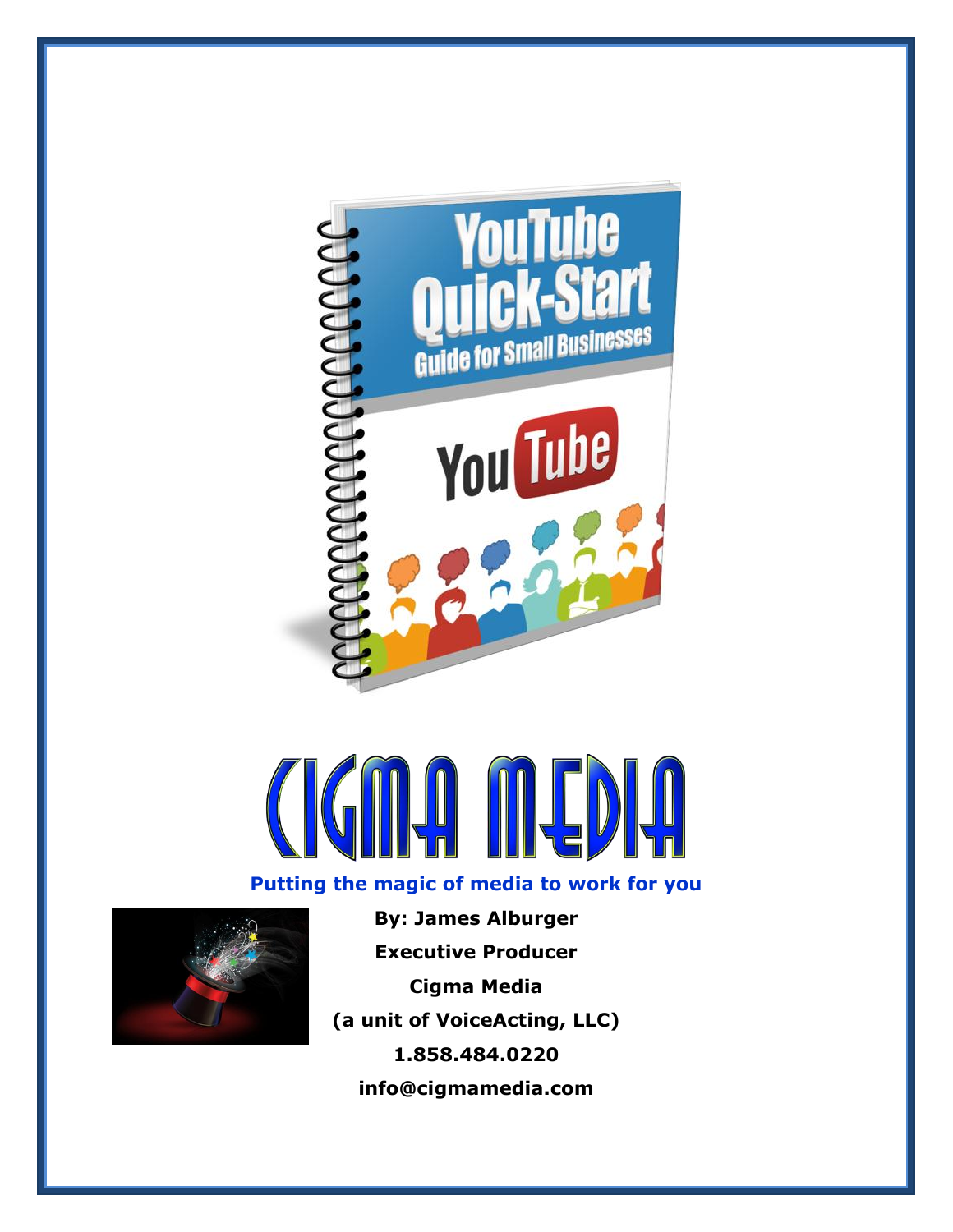# **Table of Contents**

<span id="page-1-0"></span>

| Chapter 3: How to Create Your Youtube Channel  9    |  |  |  |  |  |
|-----------------------------------------------------|--|--|--|--|--|
| Chapter 4: How to Upload Videos to Youtube  12      |  |  |  |  |  |
| Chapter 5: Identifying Your Target Audience  15     |  |  |  |  |  |
| Chapter 6: How to Choose Good Key Words  18         |  |  |  |  |  |
| Chapter 7: How to Optimize Your Videos              |  |  |  |  |  |
|                                                     |  |  |  |  |  |
| Chapter 8: Video Creation Tips for Best Results  25 |  |  |  |  |  |
|                                                     |  |  |  |  |  |
|                                                     |  |  |  |  |  |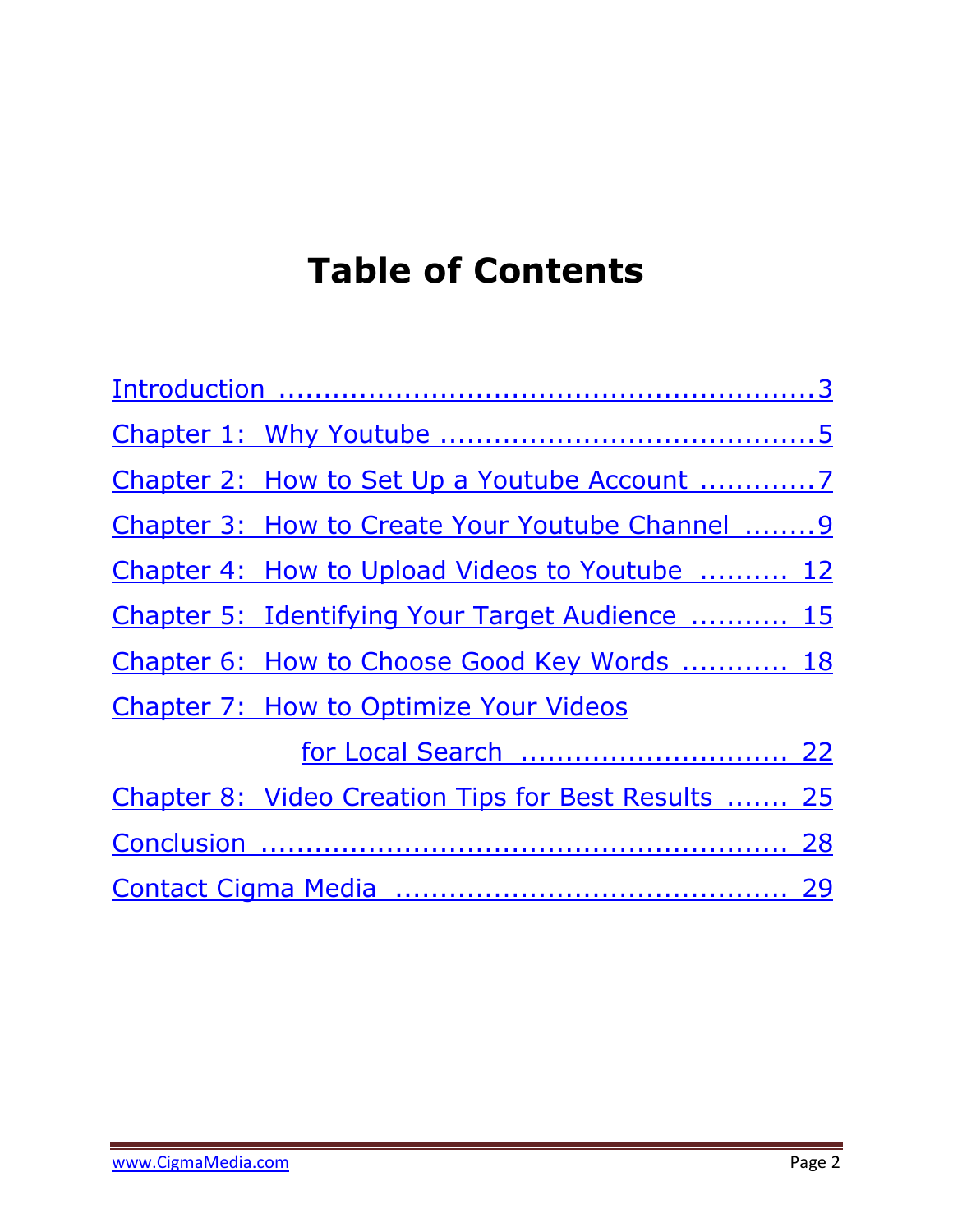### **Introduction**

<span id="page-2-0"></span>[Back to Contents](#page-1-0)

What online tools are you using to market your business? The ability to advertise online has revolutionized the way businesses promote themselves. You might be paying for search engine ads or promoting your business on Facebook. If you're not including YouTube in your marketing mix, though, you're losing out.

#### **What Is YouTube?**

You have most likely heard of YouTube, but if you haven't, it's a video sharing site that went live in 2005. Making professional looking videos used to require a lot of technical know-how, but digital video and editing tools have made it easier than ever for beginners to produce video content.

Setting up an account on YouTube is free and easy. The company was purchased by Google in 2006, so if you have a Google+ account you can use that to sign in to YouTube.

Whatever else it is, YouTube is a very powerful marketing tool – and few small businesses are taking advantage of it. The intention of this book is to give you all the information you need to start using YouTube to promote your company.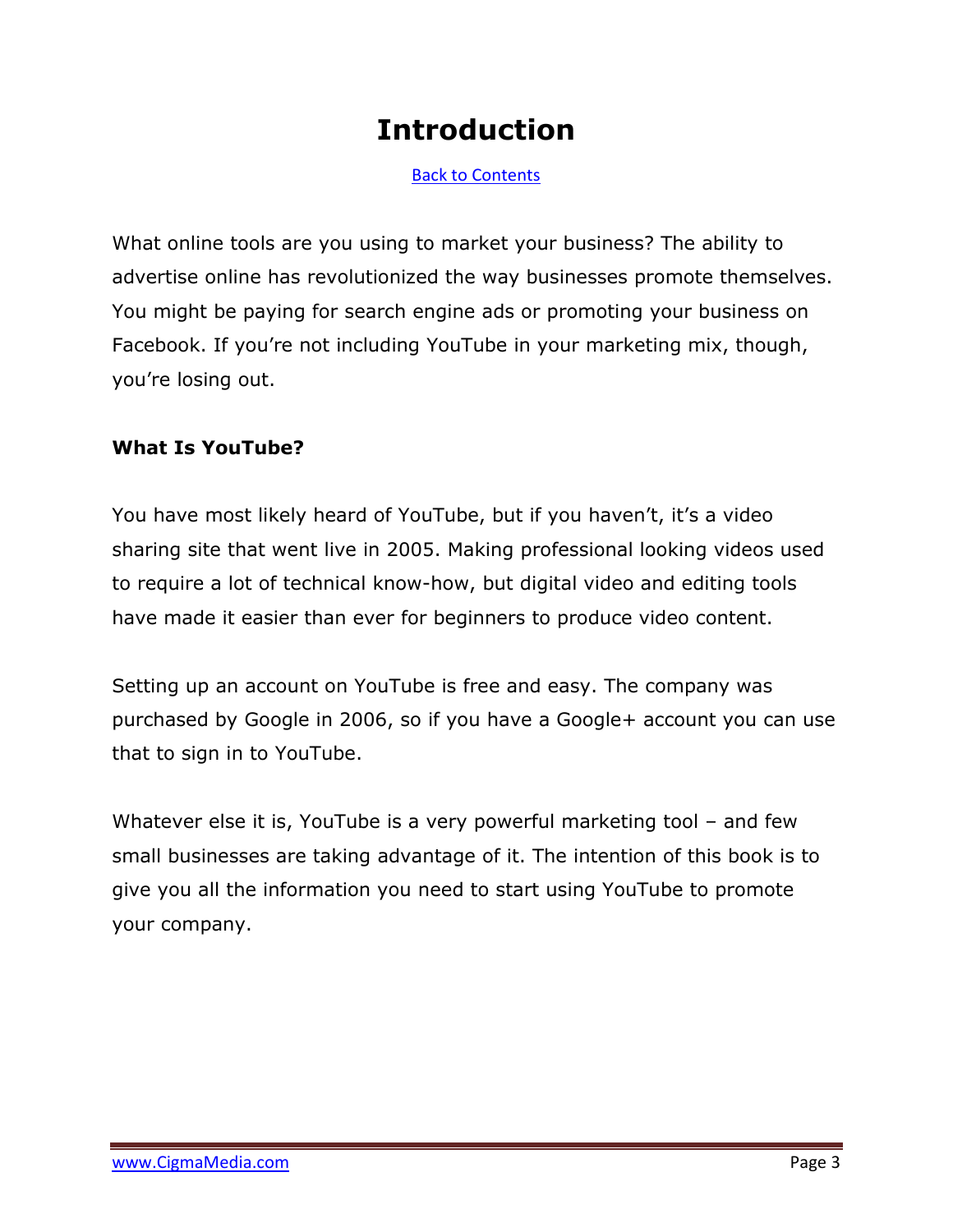#### **Overview of Topics to Be Covered**

The first thing we'll talk about is why you need to be using YouTube. Many small business owners don't understand the power of video content. Some think it will be too expensive to produce, and that the expense won't be worth it. When you get a look at the user statistics, you'll be convinced that you should be using YouTube now.

Next, you'll get a step-by-step guide to setting up your YouTube account and creating a channel, as well as information on how to upload videos.

Marketing on YouTube isn't as simple as uploading a video and waiting for people to find it. You need to identify your target audience, choose the right keywords, and optimize your videos for local search so your audience can find them. I'll give you all the information you need to do exactly that.

Finally, the last chapter will give you some ideas for using YouTube for your business. There are so many different kinds of videos that can be used to promote local businesses, and I'll give you some of the best ones to get you started.

Let's get started.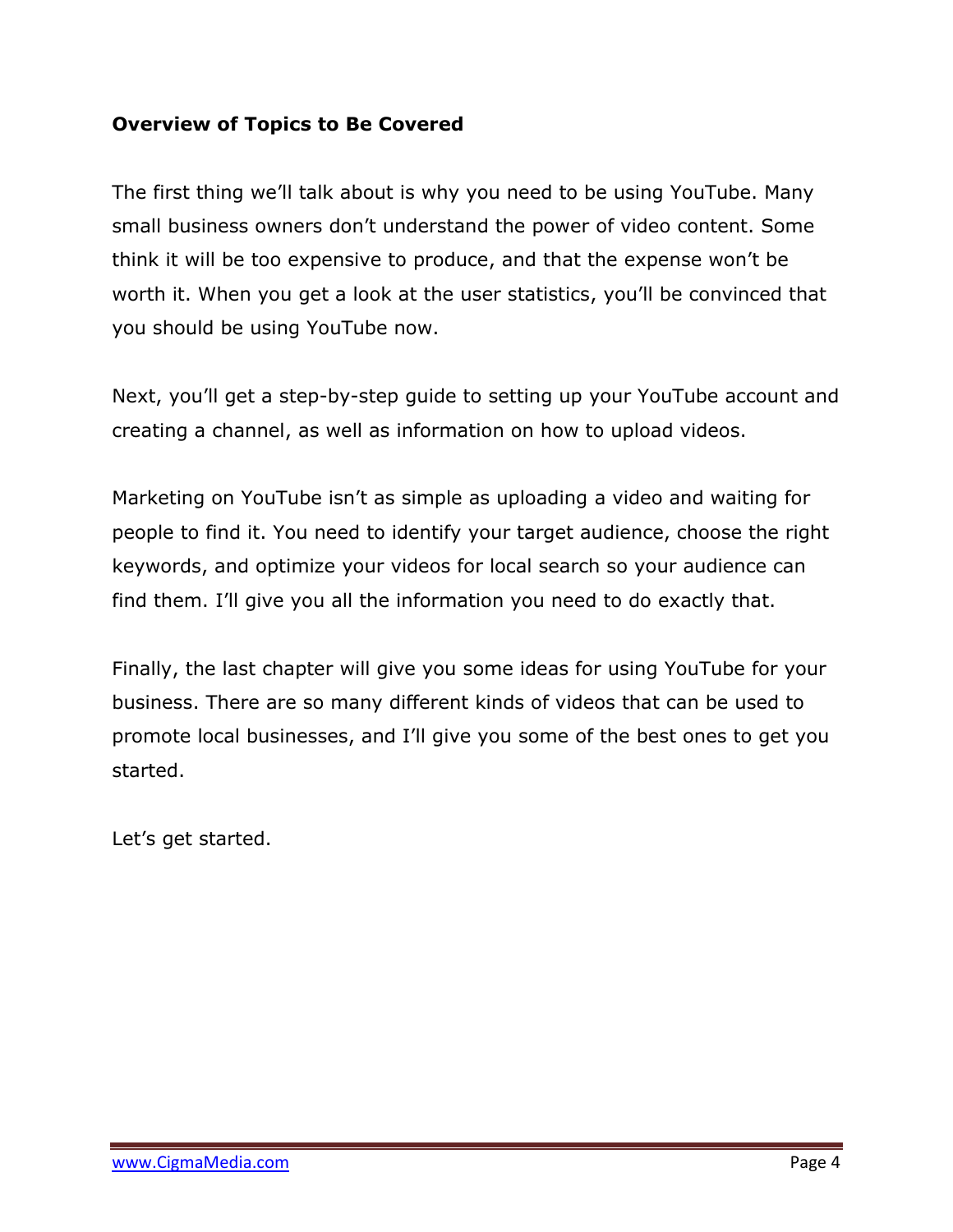### **Chapter 1 – Why YouTube?**

<span id="page-4-0"></span>[Back to Contents](#page-1-0)

Why should you be using YouTube to market your company? Is the expense and effort really worth it? To understand why it is so important for local businesses to use video marketing, let's take a look at some statistics about YouTube.

#### **YouTube Facts and User Statistics**

YouTube is one of the frequently-visited websites in the world.

- YouTube has over a billion active users
- It is the second-largest search engine in the world after Google
- There are four billion video views on YouTube every day
- The total time spent viewing YouTube videos each month is six billion hours
- 300 hours of new video are uploaded to YouTube every minute
- YouTube had total revenue of \$4 billion in 2014
- 85% of all online adults consider themselves to be regular visitors to YouTube
- Videos are one of the most-viewed (and most-shared) forms of online content

Those are impressive numbers. Video is popular, powerful and compelling. Yet, in spite of these numbers, only 9% of small businesses are using YouTube.

#### **Why Your Business Should Be Using YouTube**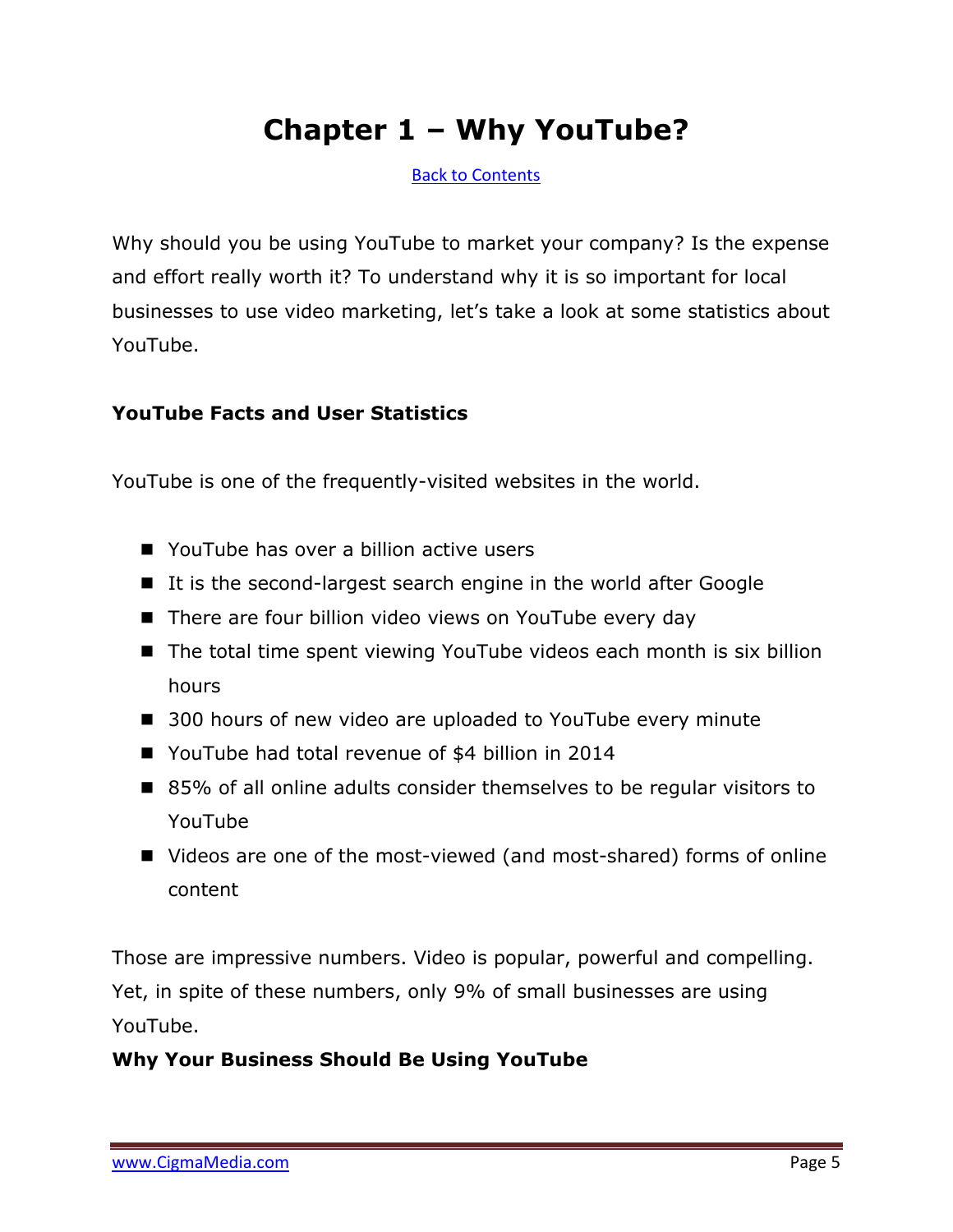I hope you're as impressed by those numbers as I am. There's no denying that YouTube is a huge, wildly popular site. The overwhelming majority of your customers are probably visiting it regularly.

If you're still not convinced that you should be using YouTube, let's talk about one of the most compelling statistics about YouTube*: Only 9% of small businesses are using it.* 

Why is that so important? Well, for starters, it means that chances are very good that your competitors are *not* using YouTube – and that means there's an opportunity for you to be more competitive by offering their customers something different.

Take a look at your Facebook feed. On any given day, at any given time, a large percentage of the content you see is video content. Some videos might be purely entertaining, while others might be trying to sell you something. Many people pick up information more readily when it is presented visually. Regardless of what your business is, there is a way to explain what you do and how you do it using video. If you do it right, the videos you make will provide real value to your existing customers and help you attract new ones.

Are you convinced? Good – let's talk about what you need to do to get started.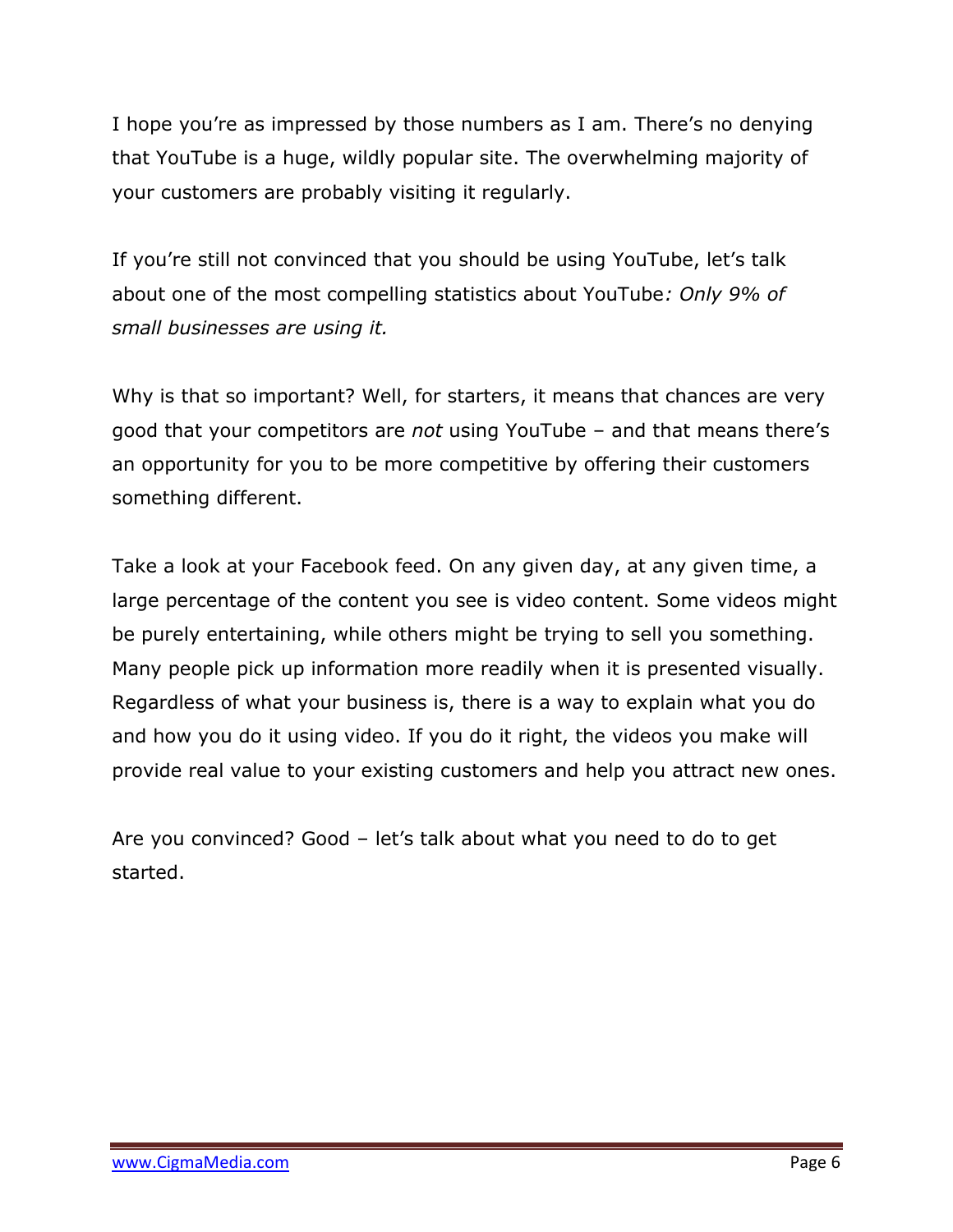### **Chapter 2 – How to Set Up a YouTube Account**

<span id="page-6-0"></span>[Back to Contents](#page-1-0)

The first step to using YouTube for your business is, as you might guess, setting up your account. Because YouTube is owned by Google, can use the same login information there that you do for Google+ or Google AdWords.

#### **Signing Up for Your Account**

If you already have a Google+ account, all you need to do is go to [YouTube](http://www.youtube.com/) and click on the "Sign In" button at the top right-hand side of the page.

If you do not have a Google+ account, you will need to sign up for one. It is better to do that from the [Google+](http://plus.google.com/) page and then use your new account to sign in to YouTube. When you set up your Google+ profile, make sure to fill it out completely. The information you need to include for marketing purposes is:

- Your company name
- A brief description of your company
- Your complete address and telephone number
- The URL of your website

Make sure to use some of your primary keywords in the description of your company. We'll talk about optimizing your YouTube videos in more detail later on; but including your keywords in your profile is a good first step.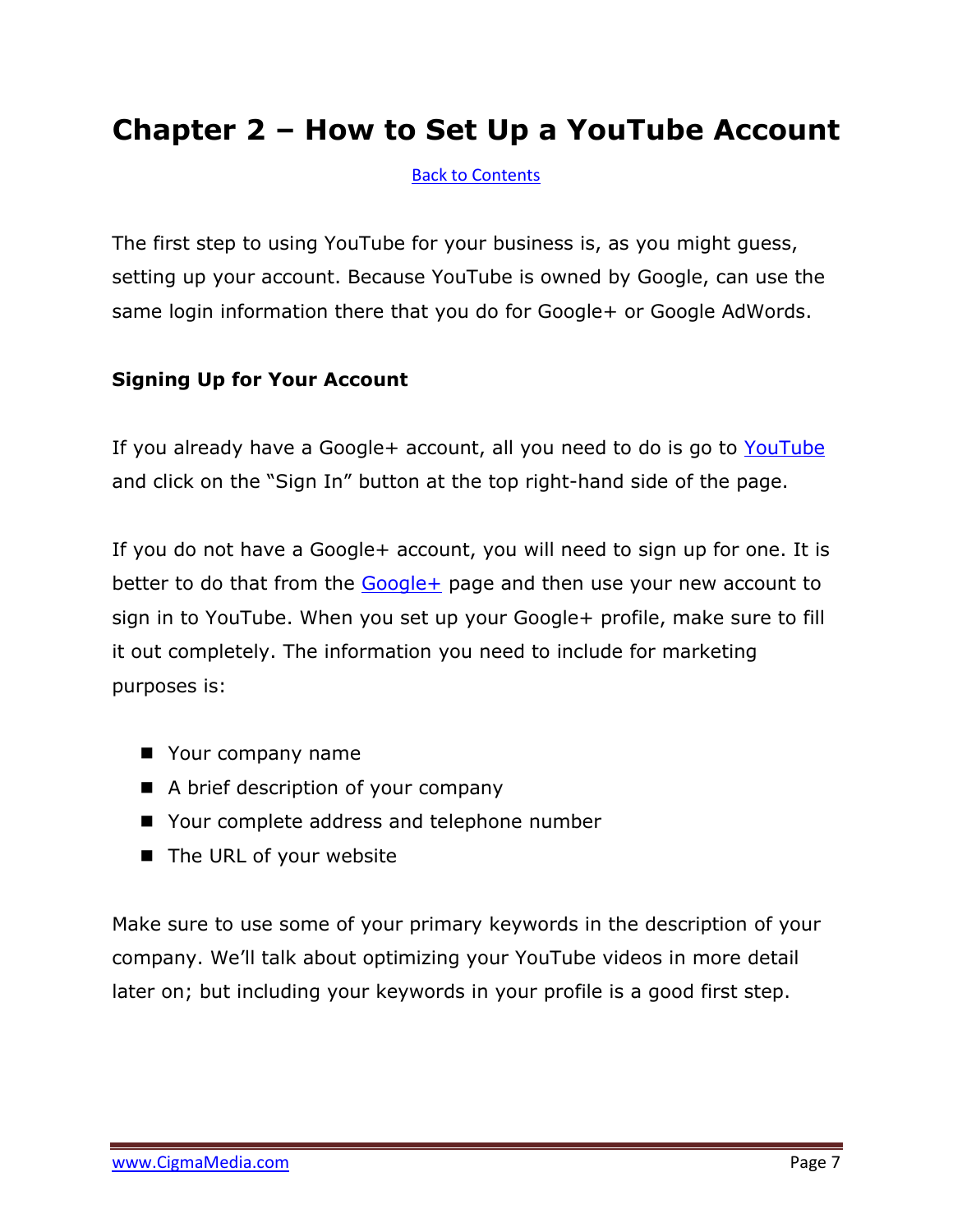After you sign up for Google+, all you need to do is head over to YouTube. If you logged in at Google+ you will already be logged in. If not, just click the login button and enter your information.

Once you are logged in to YouTube, you will see your profile picture at the top right-hand side of the page. Now you're ready for the next step, setting up your YouTube channel.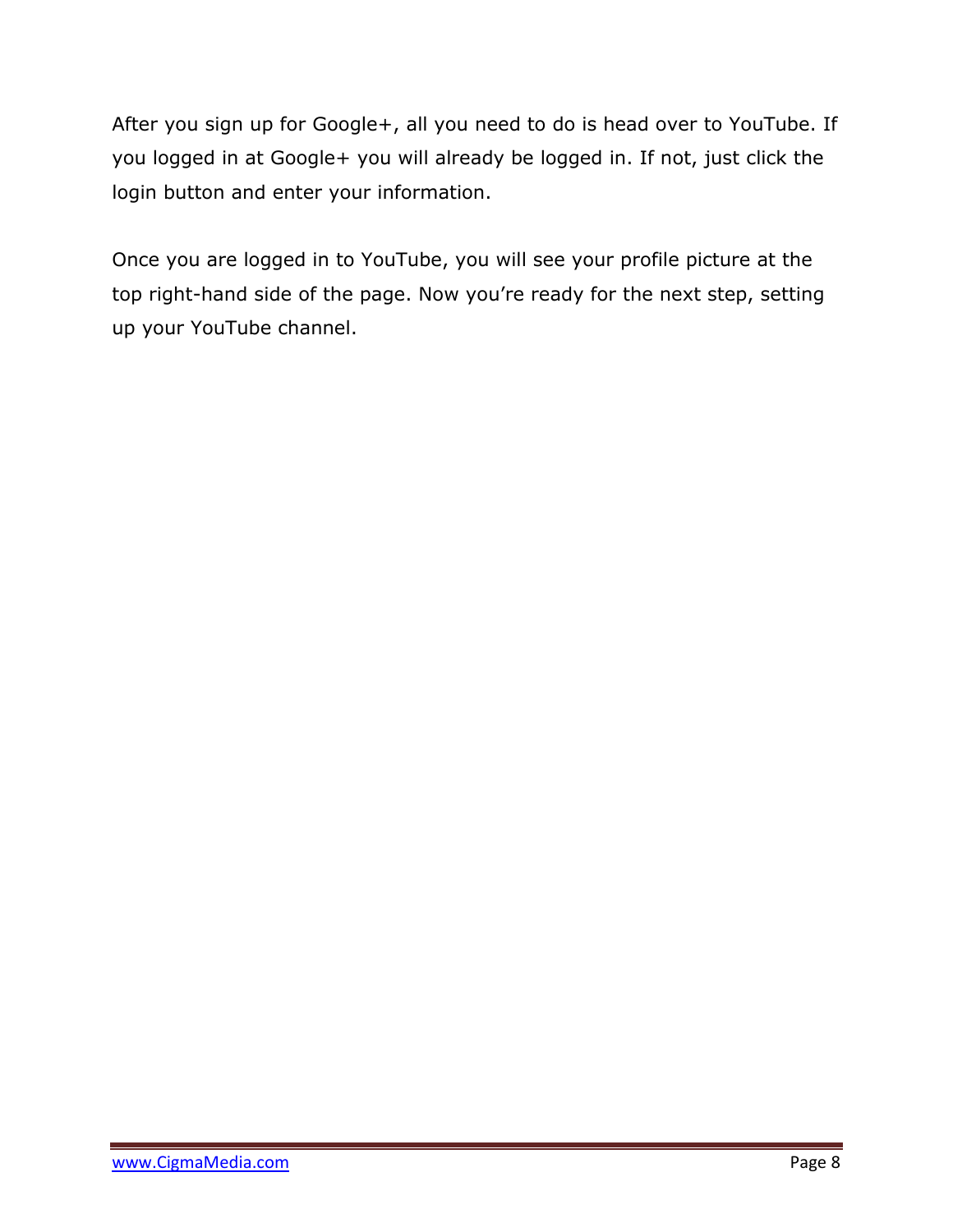### **Chapter 3 – How to Create Your YouTube Channel**

<span id="page-8-0"></span>[Back to Contents](#page-1-0)

Setting up your YouTube channel is easy. When you log in to YouTube, you will see a thumbnail of your profile picture from Google+ at the top of the page. Click on the picture, and underneath it you should see the name of your website as you entered it on Google+, which a button that says "Create Channel." Click the button, and you'll get a screen that looks like this:



As you can see, your new YouTube Channel and your Google+ page will be connected. As soon as you click OK you will have created your channel.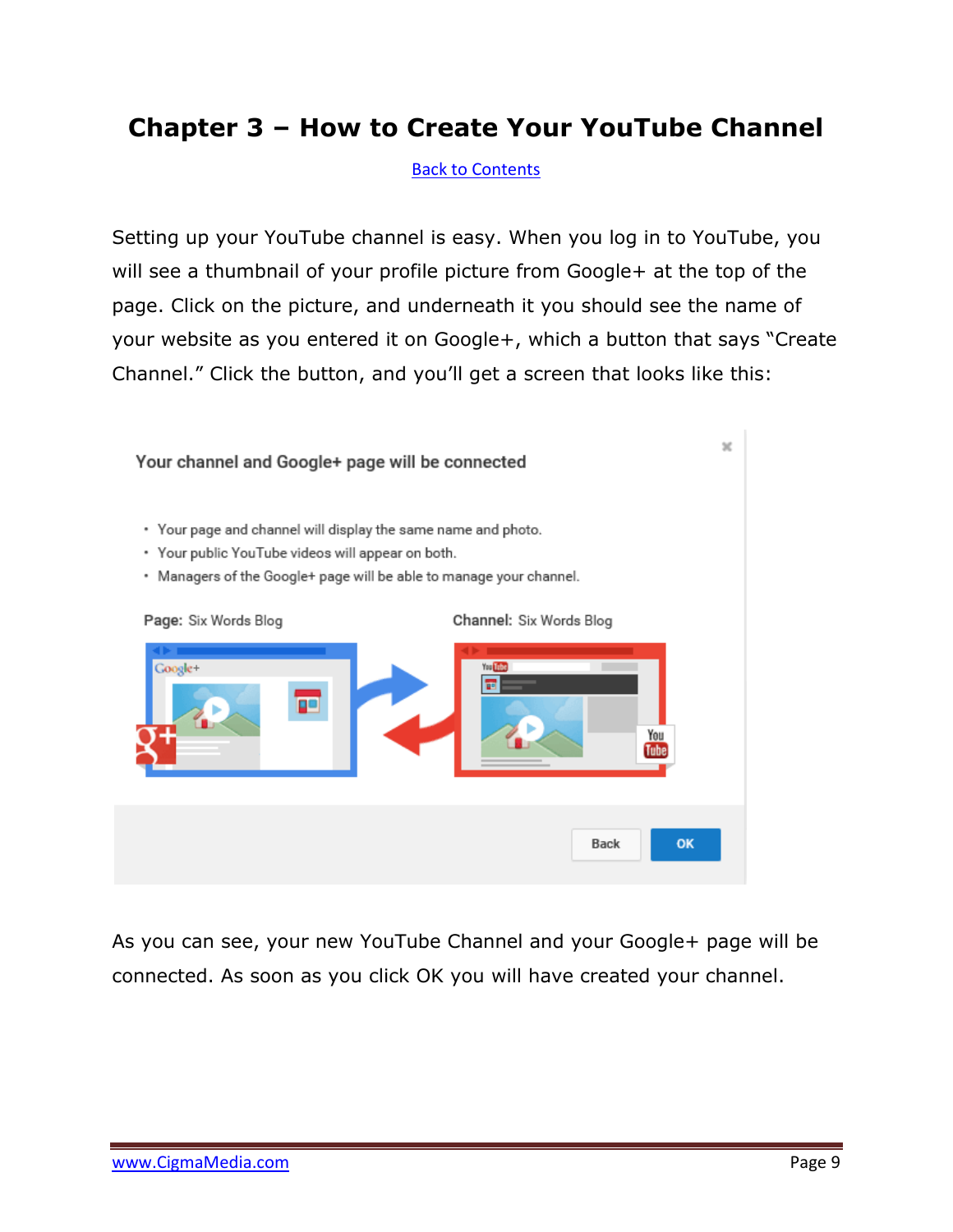#### The page for your new channel will look like this:

| Home                                       | Videos                        | Playlists | Channels | Discussion              | About | Q |  |
|--------------------------------------------|-------------------------------|-----------|----------|-------------------------|-------|---|--|
| 0 subscribers<br>Joined 21 Jun 2015        |                               |           |          |                         |       |   |  |
| Description                                |                               |           |          |                         |       |   |  |
|                                            | $\bullet$ Channel description |           |          |                         |       |   |  |
| Details [?]                                |                               |           |          |                         |       |   |  |
| For business enquiries:<br>$\bullet$ Email |                               |           |          |                         |       |   |  |
| Country:                                   | None                          |           |          | $\overline{\mathbf{v}}$ |       |   |  |
| Links                                      |                               |           |          |                         |       |   |  |
| <b>g</b> + Google+                         |                               |           |          |                         |       |   |  |

You will need to put in a short description of your channel. Writing a great description is important, because it will appear on your channel as well as other places on YouTube. For example, the first few sentences of your description may appear on lists of suggested channels, search, and channel browsing. Make sure to use your target keywords in your description, and make it accurate and entertaining.

Your channel description should include information about your company, as well as about the goals you hope to achieve with your video content. You might want to:

- Educate people about your products or services
- **Perovide helpful tips about topics related to your industry**
- Give people a behind-the-scenes look at your company
- Promote a particular product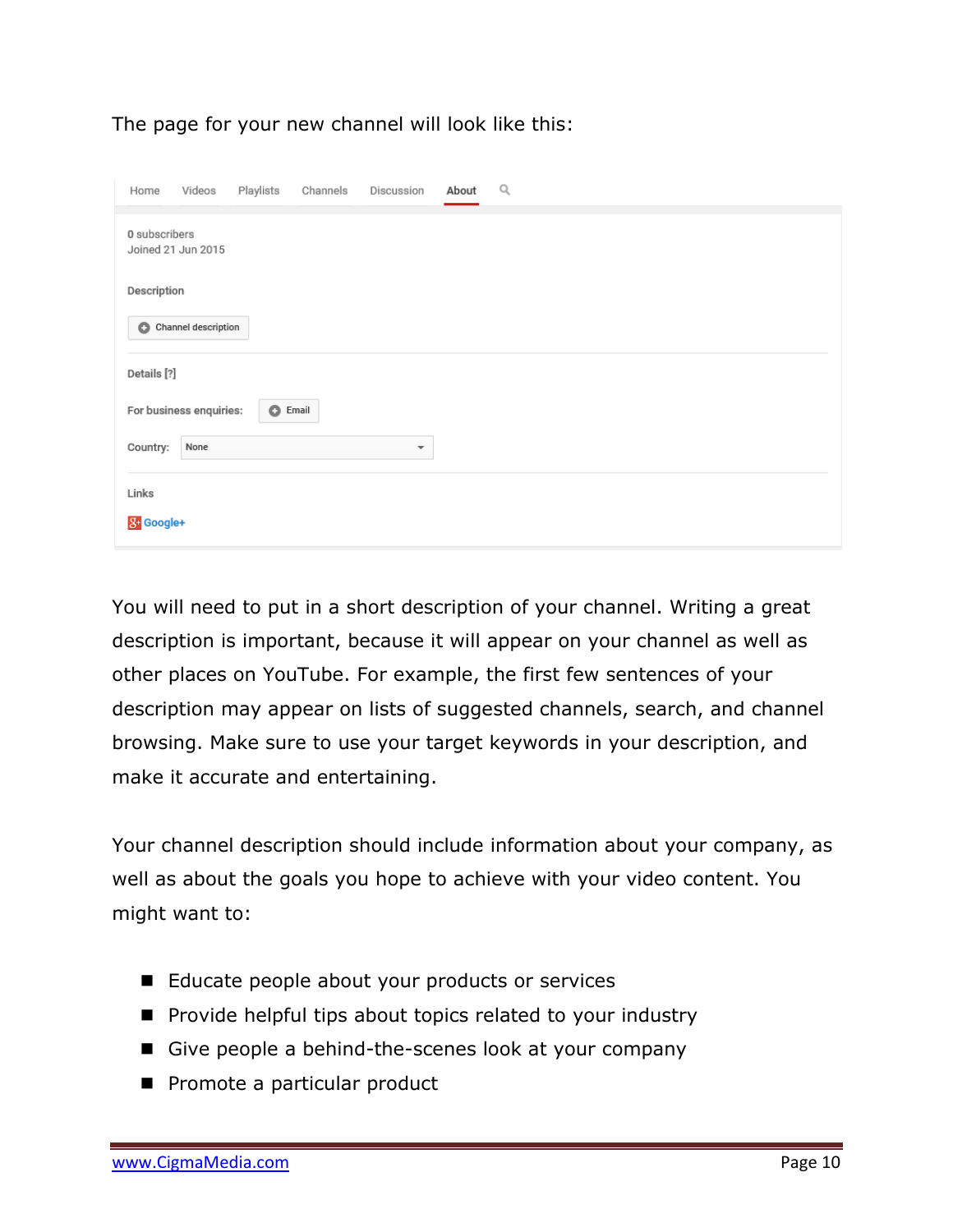Whatever your goals are, make sure to include them in your description. You should also make sure to put in an email address where people can contact you, and choose your country from the drop-down list.

Now that you've created your very own YouTube channel, you can start uploading videos – and that's what we'll talk about next.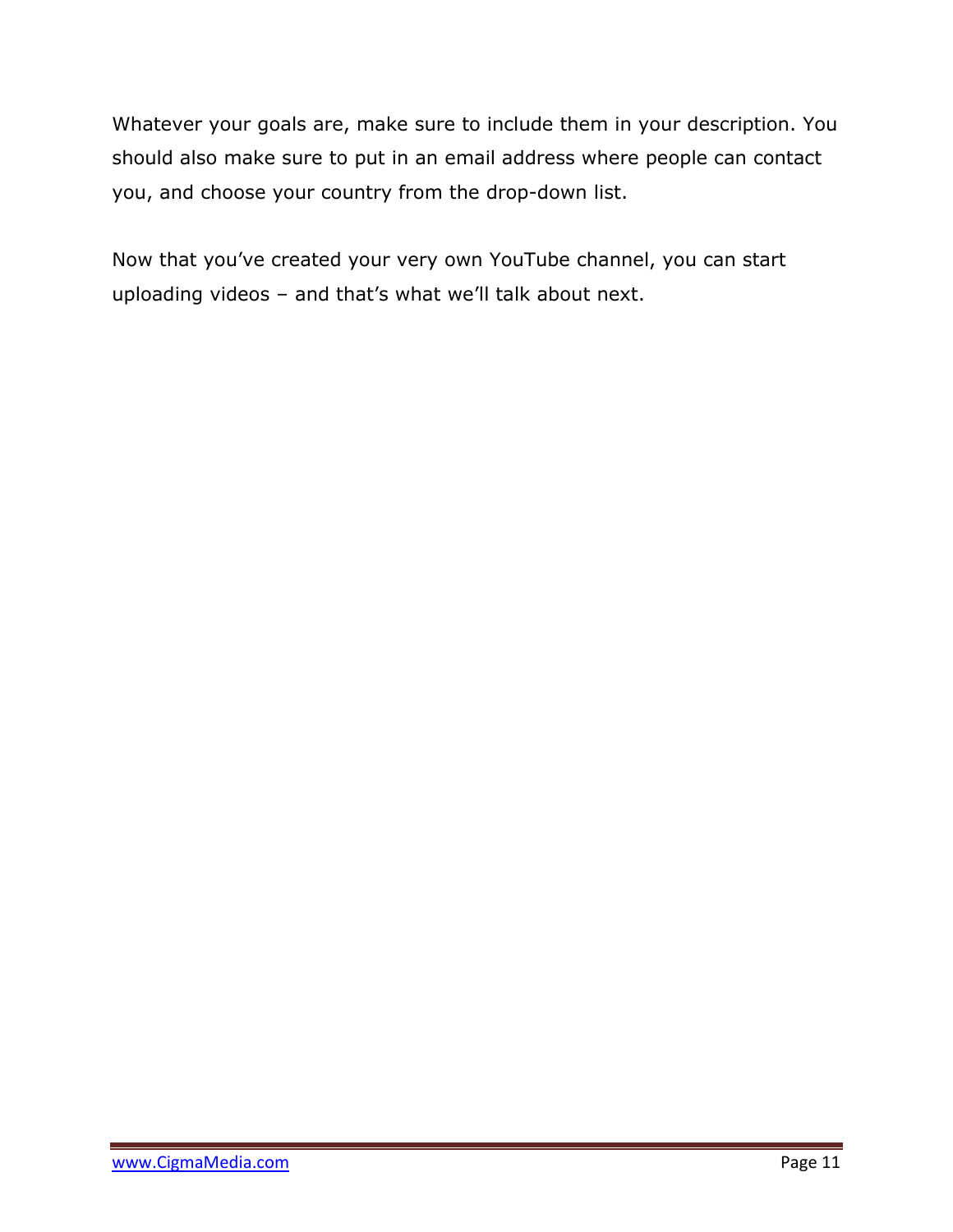### **Chapter 4 – How to Upload Videos**

<span id="page-11-0"></span>[Back to Contents](#page-1-0)

Now that you have your very own YouTube channel, the next step is to start uploading videos to it.

Click the "Upload" button at the top of the screen, and you'll see this:



Click on the arrow and you will be able to browse files on your computer and upload videos.

On the right-hand side of the screen, you will see some video creation tools you can try out: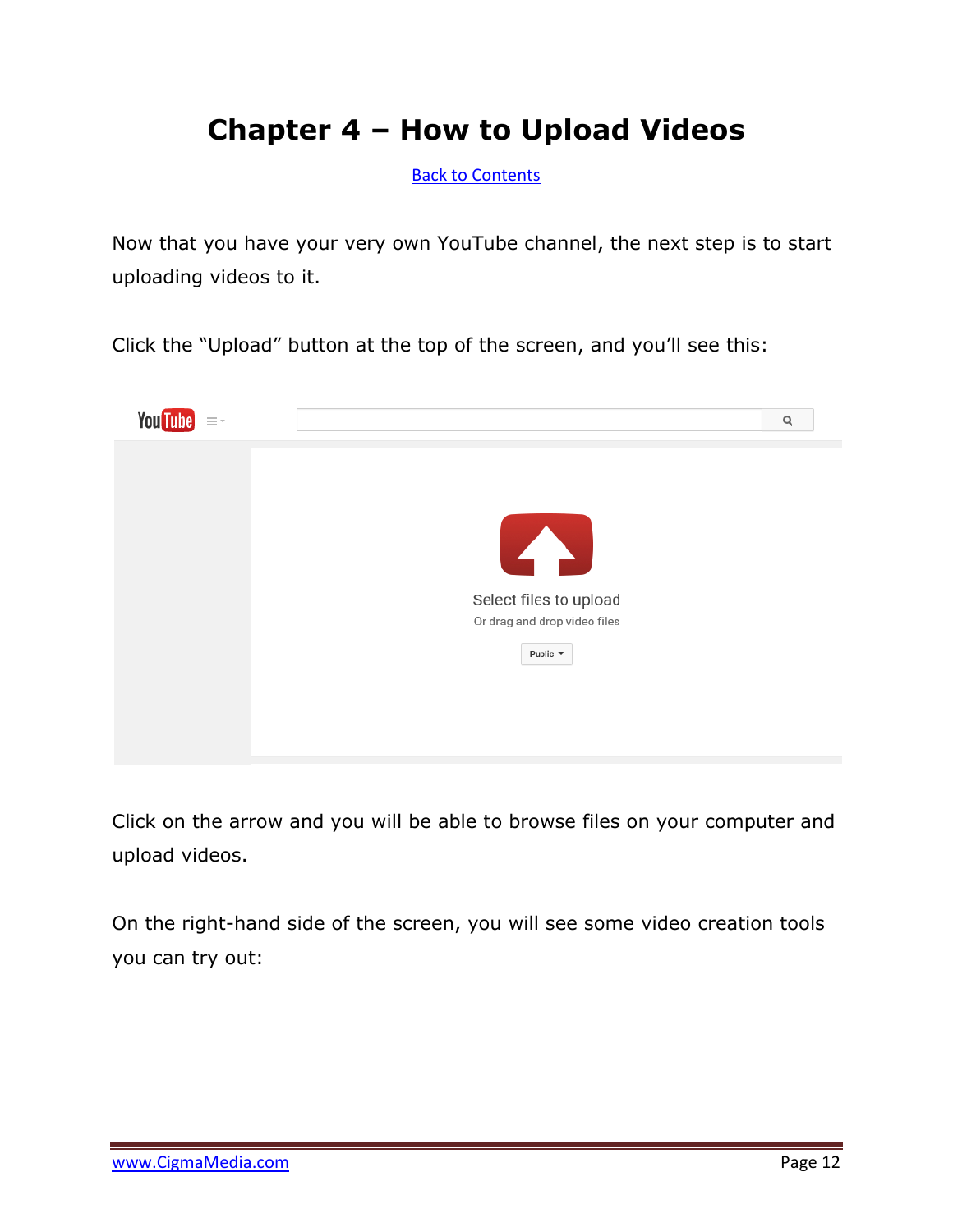| <b>IMPORT VIDEOS</b> |                                                    |  |  |  |  |  |
|----------------------|----------------------------------------------------|--|--|--|--|--|
|                      | Import your videos from<br>Google Photos<br>Import |  |  |  |  |  |
| <b>CREATE VIDEOS</b> |                                                    |  |  |  |  |  |
|                      | Webcam capture<br>Record                           |  |  |  |  |  |
|                      | Photo slideshow<br>Create                          |  |  |  |  |  |
|                      | Google+ Hangouts On Air<br>Broadcast               |  |  |  |  |  |
| $\bullet$            | Video editor<br>Edit                               |  |  |  |  |  |

As you can see, there are options to import videos from Google photos, as well as tools to help you record a webcam capture video, a photo slideshow, or a recording of a Google+ hangout.

When you upload the video you will be prompted to put in a brief description. Here again, make sure to write an accurate description using your chosen keywords. We'll get into a bit more detail about keyword selection later. For now, just know that it's important to write a catchy and compelling description that will encourage people to click on your video.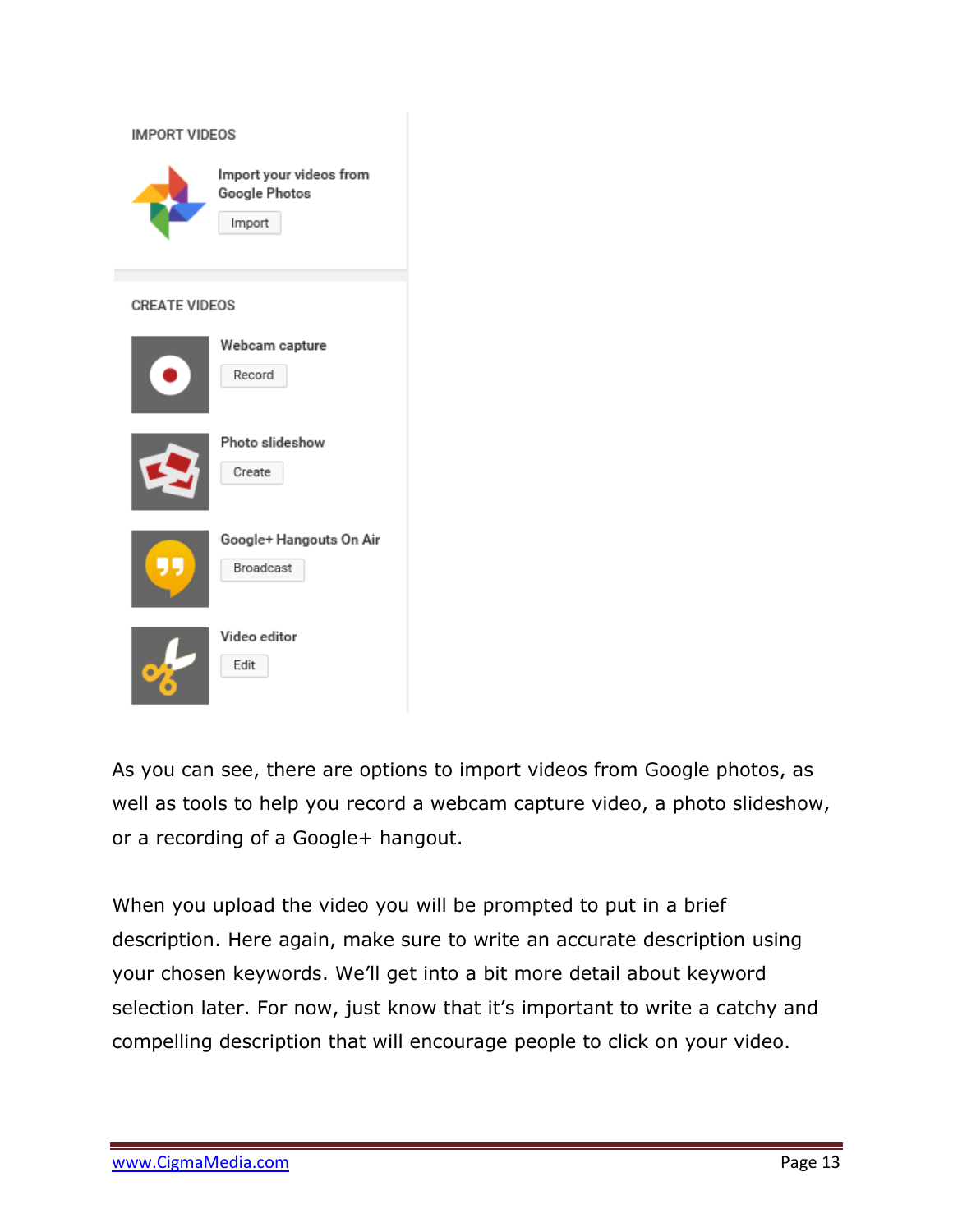The final thing you need to be aware of in terms of managing your channel is something called the Creator Studio. Click your profile picture, and beneath it you will see a link to your Creator Studio. Clicking it will bring you to a dashboard with tools designed to help you manage every aspect of your YouTube channel, including:

- Video editing
- A library of free music to use in your videos
- Options to monetize your account so you can accept payments
- A community management section that will allow you to monitor and respond to comments
- Analytics that will give you valuable information about how your channel is performing

It's an easy-to-use interface that gives you everything you need to create and manage a successful YouTube channel.

In the next chapter we'll talk about one of the most important things you need to do in order to put your videos to work for you: identify your target audience.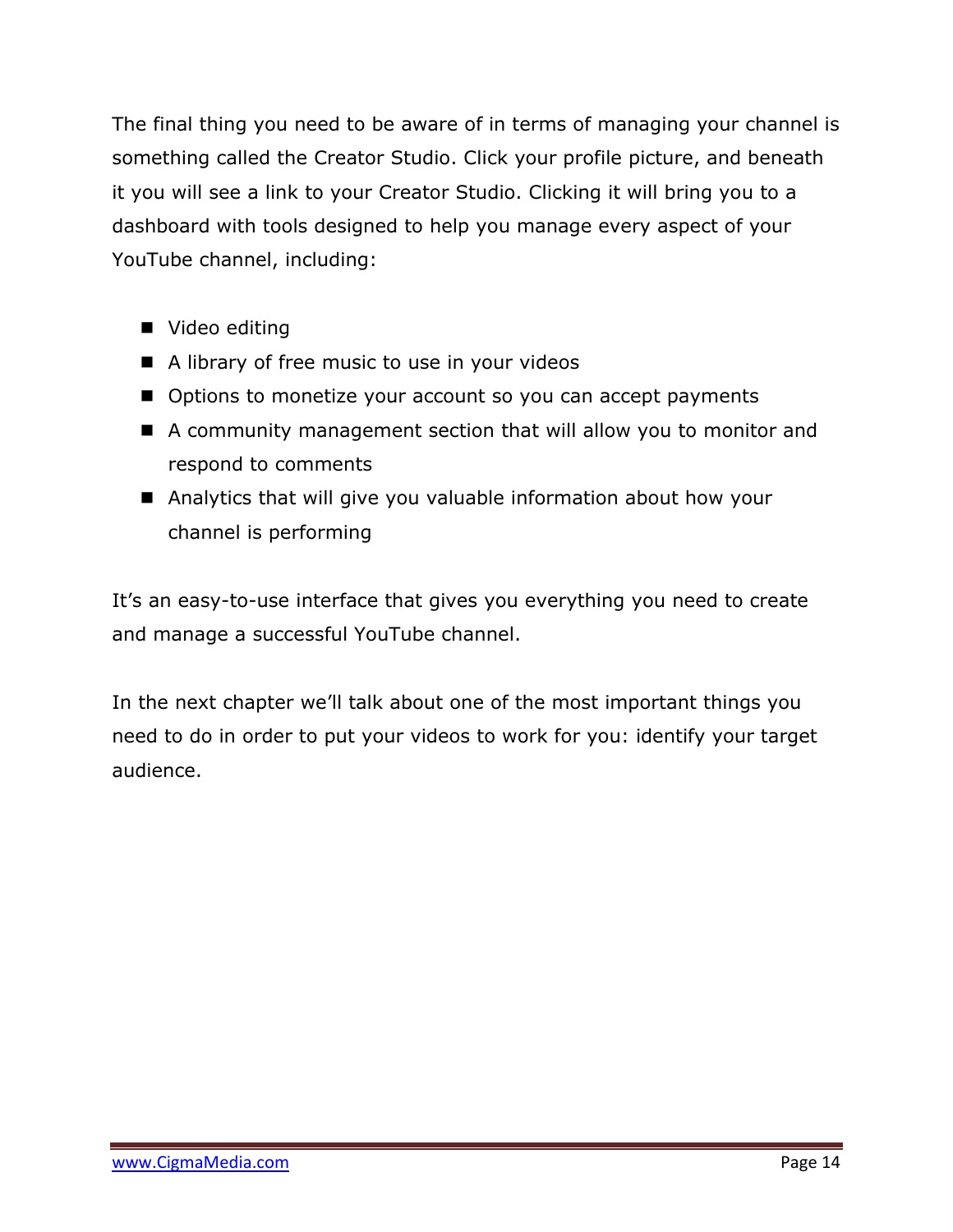### **Chapter 5 – Identifying Your Target Audience**

<span id="page-14-0"></span>[Back to Contents](#page-1-0)

For any of your marketing strategies to be successful, you need to have a deep understanding of who your target audience is, and where to find them.

#### **Who Are Your Customers?**

Chances are you already have some idea of who your customers are, but that doesn't mean you shouldn't try to refine your knowledge. When you have a true grasp of who's buying your product – and why they're buying it – it will be much easier for you to create video content that will appeal to them.

A good way to start is by thinking about your product. For example, if you are the owner of a bridal boutique, the majority of your customers will be young women. It would be a waste of time to try marketing to men, or to women over the age of 50 – you might have a few older women who are in the market for traditional wedding dresses, but most of your customers will probably be under 40.

Another thing to consider is why customers want your product. Many products exist to make things easier for the people who use them. Let's say you install home security systems. People want your product because they want to feel safe in their own homes. Knowing what motivates your customers is essential, because it tells you what emotions you should be targeting in your videos.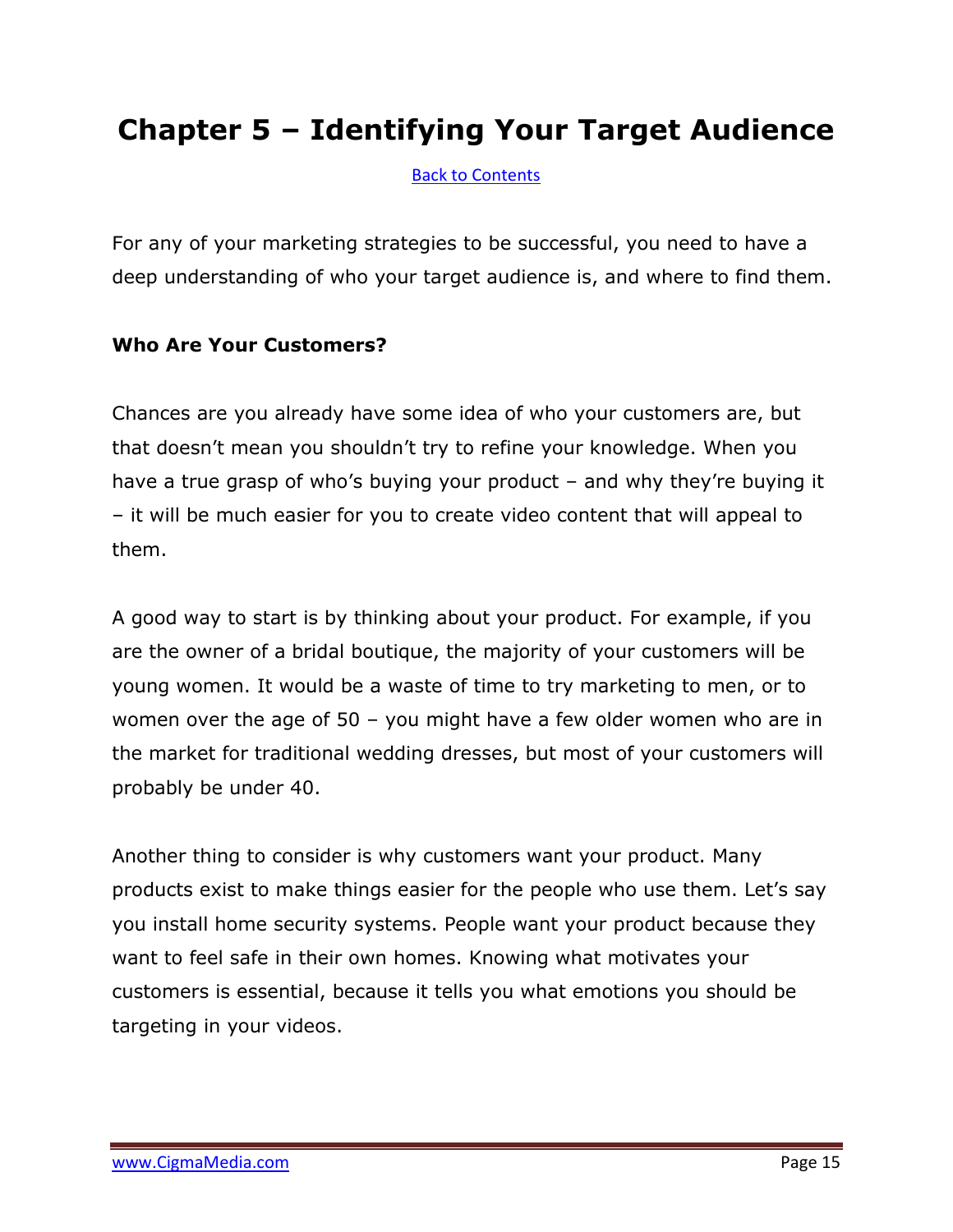Let's take a closer look at two of the key categories you need to think about when identifying your customers: demographics and psychology.

#### *Demographics*

Demographic information is based on easily identifiable facts about your customers. It can include information such as:

- Age
- Gender
- Marital status
- Sexual orientation
- Income level
- **Location**
- **Hobbies**

For example, if you own a boxing gym, your target client might be male, between the ages of 18 and 40, single, and heterosexual. This type of information can help you figure out what kind of videos to make, including choices about format, content and tone.

#### *Psychology*

Demographics represent important information about your customers, but in order to create effective video content, you need to dig deeper. You need to know what emotions your customers feel and how those emotions relate to their decision to make a purchase.

Let's take a look at a few examples: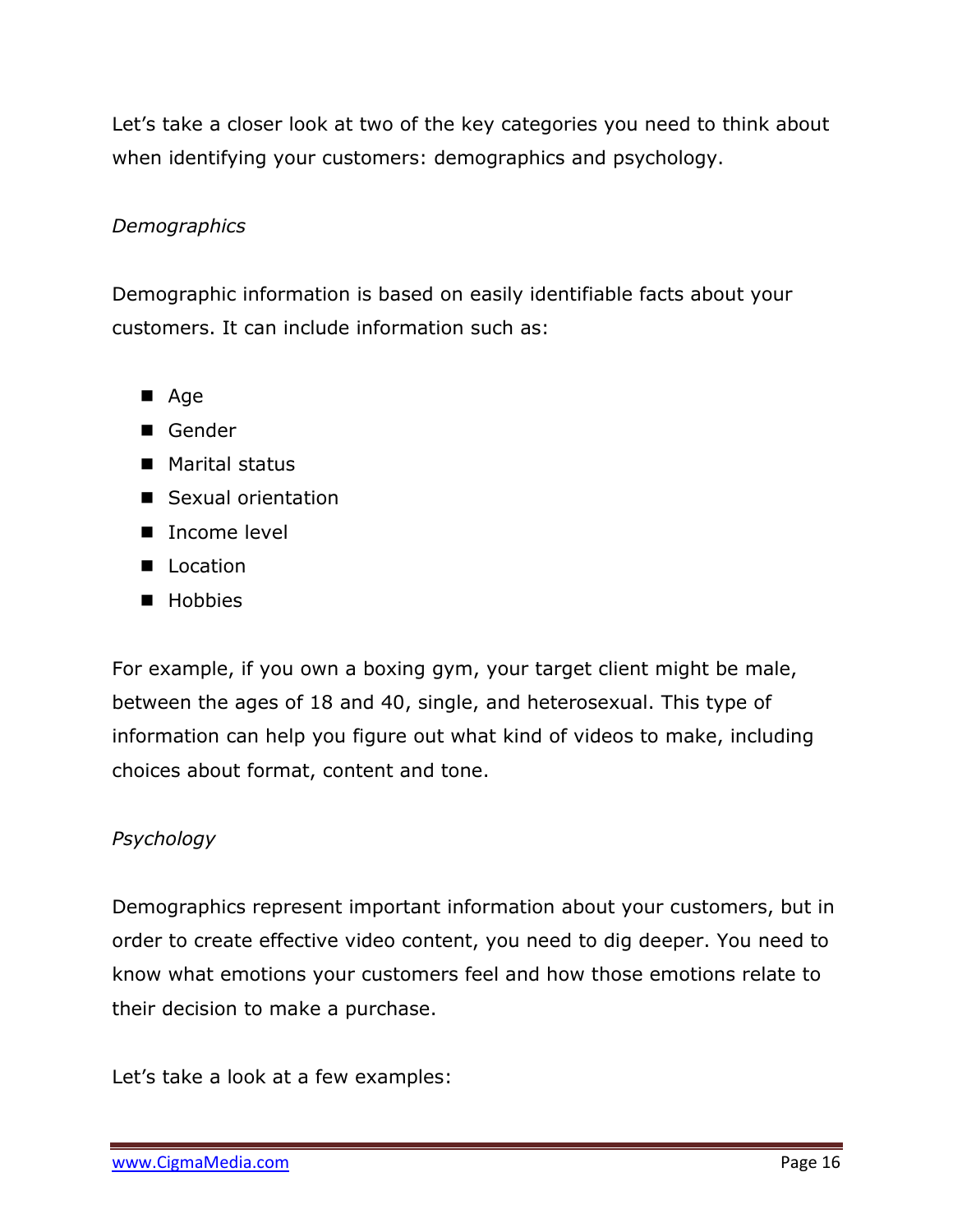- A customer who is shopping for a financial advisor may be motivated by fear of not being able to pay for her kids' college educations, or her inability to retire. She may crave reliability and stability.
- A customer who's signing up with a personal trainer may feel helpless and want to gain control of his life.
- A customer who's shopping for a wedding cake is motivated by love and hope. She wants to feel special and cared for.

Each of these examples would lead you to a different type of content. For example, a local financial advisor might play to fears by talking about how expensive college is, and then offer stability by including client testimonials or some other kind of reassurance.

Take the time to ask yourself questions about who your customers are and why they want your product. If you're not sure, do some research to find out. The more information you have, the more relevant and effective your video content will be.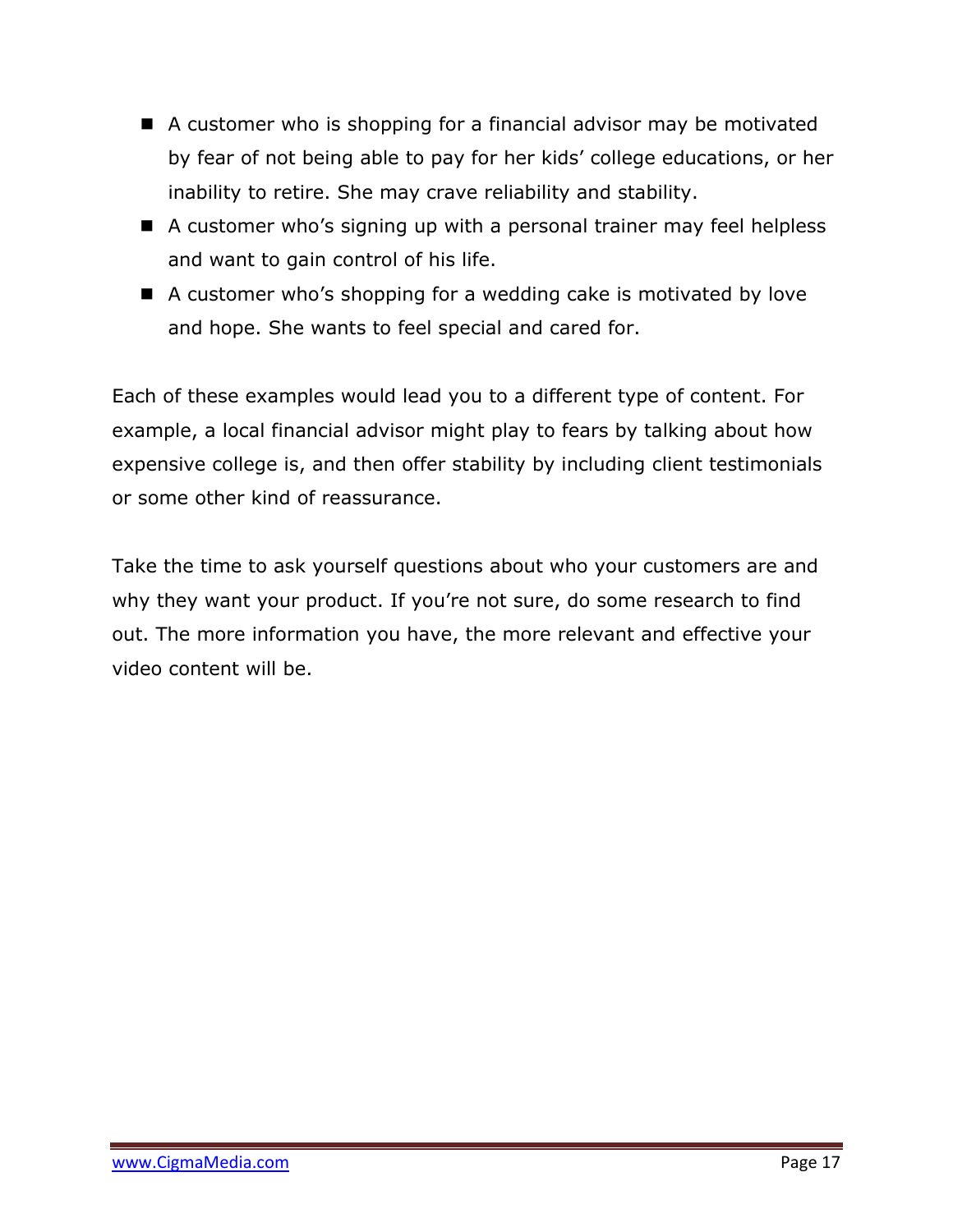### **Chapter 6 – How to Choose Good Keywords**

<span id="page-17-0"></span>[Back to Contents](#page-1-0)

As a local business owner, one of the benefits of using YouTube (and optimizing your content) is that it can boost your local search engine optimization (SEO.)

If you've spent time optimizing your website for local search, then you may already know which keywords to use on YouTube. If you haven't, or if it's been a while, it's a good idea to do some new research and make sure you are fully optimized.

#### **Keyword Research**

The first step to optimizing your YouTube channel is to research keywords. Choosing keywords can be complicated, but it's actually a little easier when you are optimizing for local search. For example, let's say you own a pizza place in Boston. Your primary keyword might be "Boston pizza restaurant" or something to that effect.

In local SEO, keywords are generally a combination of industry-relevant terms and locations. If you're not sure what keywords to use, you can use [Google AdWords](http://www.adwords.google.com/) to do research. Google AdWords is free to anybody with a Google account – you pay only if you decide to run an ad.

To do keyword research, login to AdWords and click on the Tools tab at the top of the page. Under that, you will see an option called "Keyword Planner." That will take you to a page where you will select this option: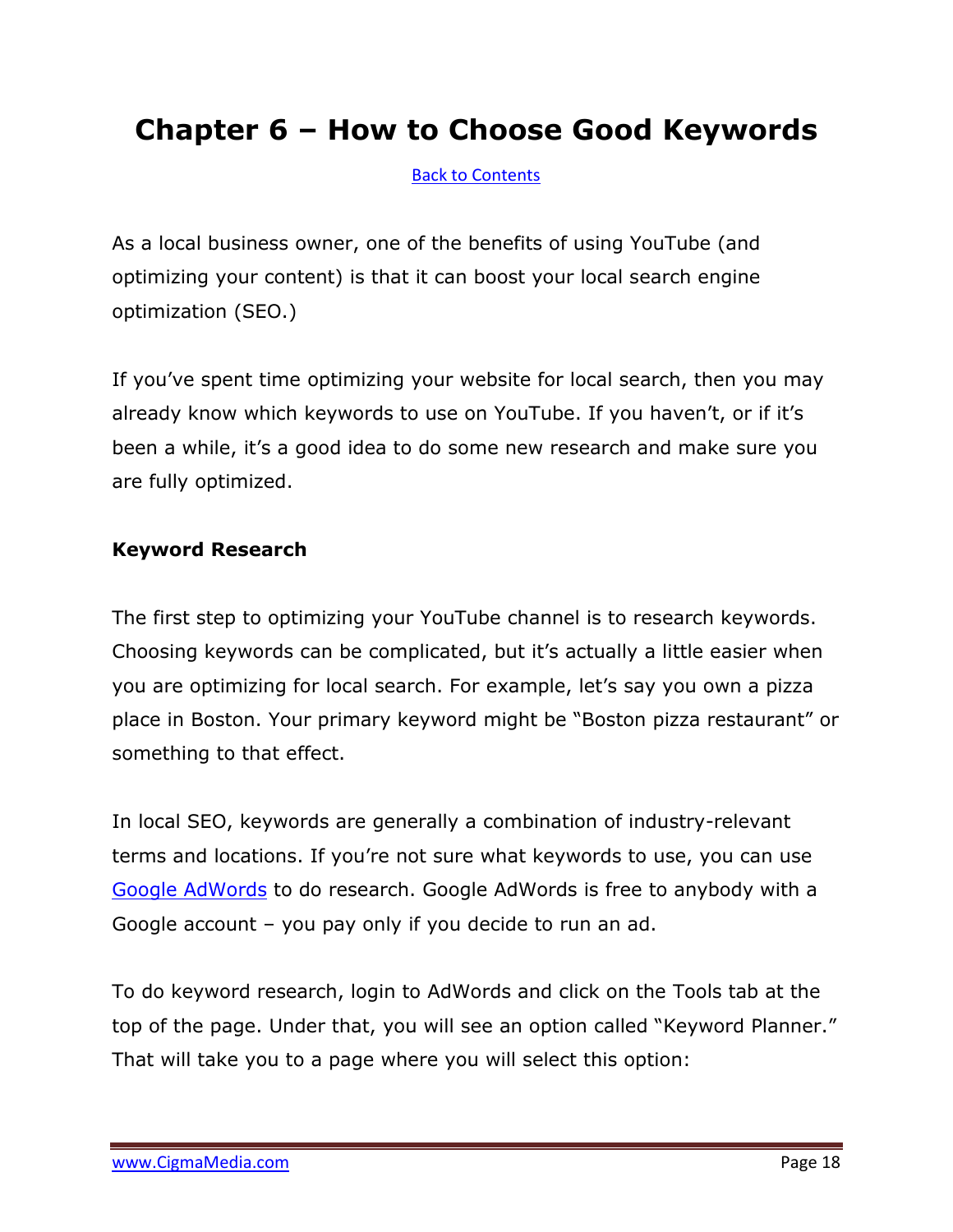

▶ Search for new keywords using a phrase, website or category

After you click, you'll be prompted to enter:

- Your product or service
- The URL of your landing page
- Your industry (main category and subcategories)

Once you have done that, you'll click "Get Ideas." For this search, I entered pizza as the product, and then Dining & Nightlife  $\rightarrow$  Restaurants  $\rightarrow$  Dine-in Restaurants as the industry. My search yielded this result:

| Ad group (by relevance)                                                          | Keywords                                                        |            | Avg. monthly<br>searches $\boxed{?}$ Competition $\boxed{?}$ | Suggested bid | Ad impr. share Add to plan |  |  |  |  |
|----------------------------------------------------------------------------------|-----------------------------------------------------------------|------------|--------------------------------------------------------------|---------------|----------------------------|--|--|--|--|
|                                                                                  | Keywords like: Pizza Sh best pizza boston, pizza $\mathbb{R}^2$ | 26,870 Low |                                                              | \$3.20        |                            |  |  |  |  |
| Show rows: $30 \times 1$ - 1 of 1 ad groups $ \langle \langle \rangle   \rangle$ |                                                                 |            |                                                              |               |                            |  |  |  |  |

This result show one group of keywords with low competition, and a suggested AdWords bid of \$3.20. You can then click on the Ad group (the words highlighted in blue) to get a detailed list of keywords like this: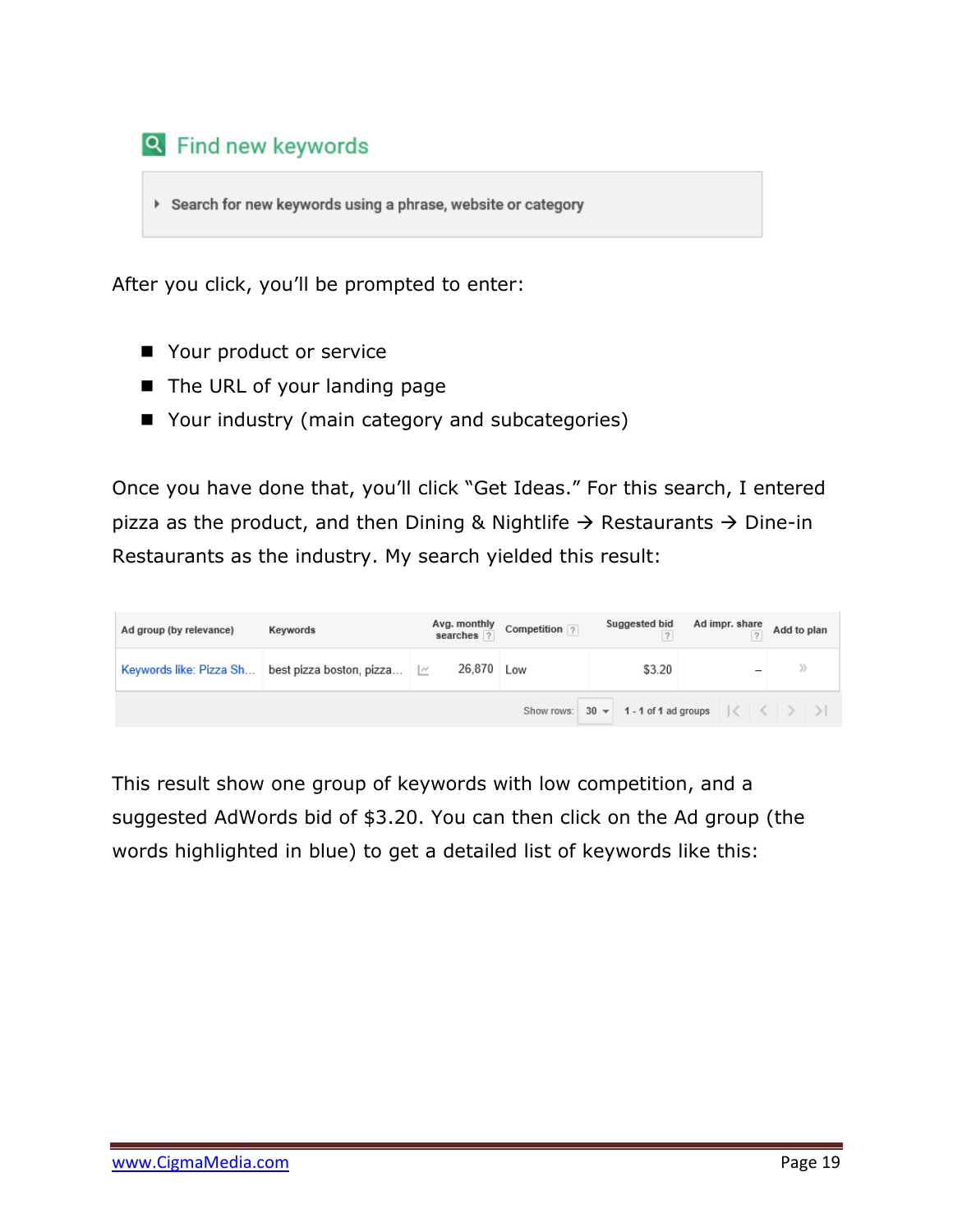| Ad group: Keywords like: Pizza Shuttle                                                          | 1 of 1 ad group ideas      |               |                     |                                  |               |  |  |  |
|-------------------------------------------------------------------------------------------------|----------------------------|---------------|---------------------|----------------------------------|---------------|--|--|--|
| ←                                                                                               |                            |               |                     | Download                         | Add all (6)   |  |  |  |
| Keyword (by relevance)                                                                          | Avg. monthly<br>searches ? | Competition ? | Suggested bid<br> ? | Ad impr. share<br>$\overline{?}$ | Add to plan   |  |  |  |
| pizzeria regina boston                                                                          | $\sim$                     | 590<br>Low    |                     |                                  | $\rangle$     |  |  |  |
| north end boston restaurants                                                                    | M                          | 2,400 Medium  | \$3.32              |                                  | $\rangle$     |  |  |  |
| best pizza delivery boston                                                                      | M                          | 90<br>Low     |                     |                                  | $\rangle$     |  |  |  |
| curbside to go                                                                                  | M                          | 1,000 Low     | \$0.74              |                                  | $\mathcal{P}$ |  |  |  |
| 1 - 6 of 6 keywords $\vert \langle \vert \langle \vert \rangle \rangle$<br>$30 -$<br>Show rows: |                            |               |                     |                                  |               |  |  |  |

This is a very simple example, but you can see that it gives you four keywords that you might want to consider. The one with the highest number of monthly searches is "North End Boston restaurants," which is an even more specific location than Boston – the North End is a neighborhood in downtown Boston.

If you don't want to use AdWords, you can try asking yourself questions about which words your customers are likely to use when searching for your products or services. For example:

- What geographical areas does your business serve?
- How would people describe what your business provides?
- What different products or services do you offer that could be used by consumers as search terms?
- Why types of problems do you solve for your customers?
- What keywords are your competitors using for their SEO?

When you know the answers to those questions, you'll be able to generate a list of potential keywords.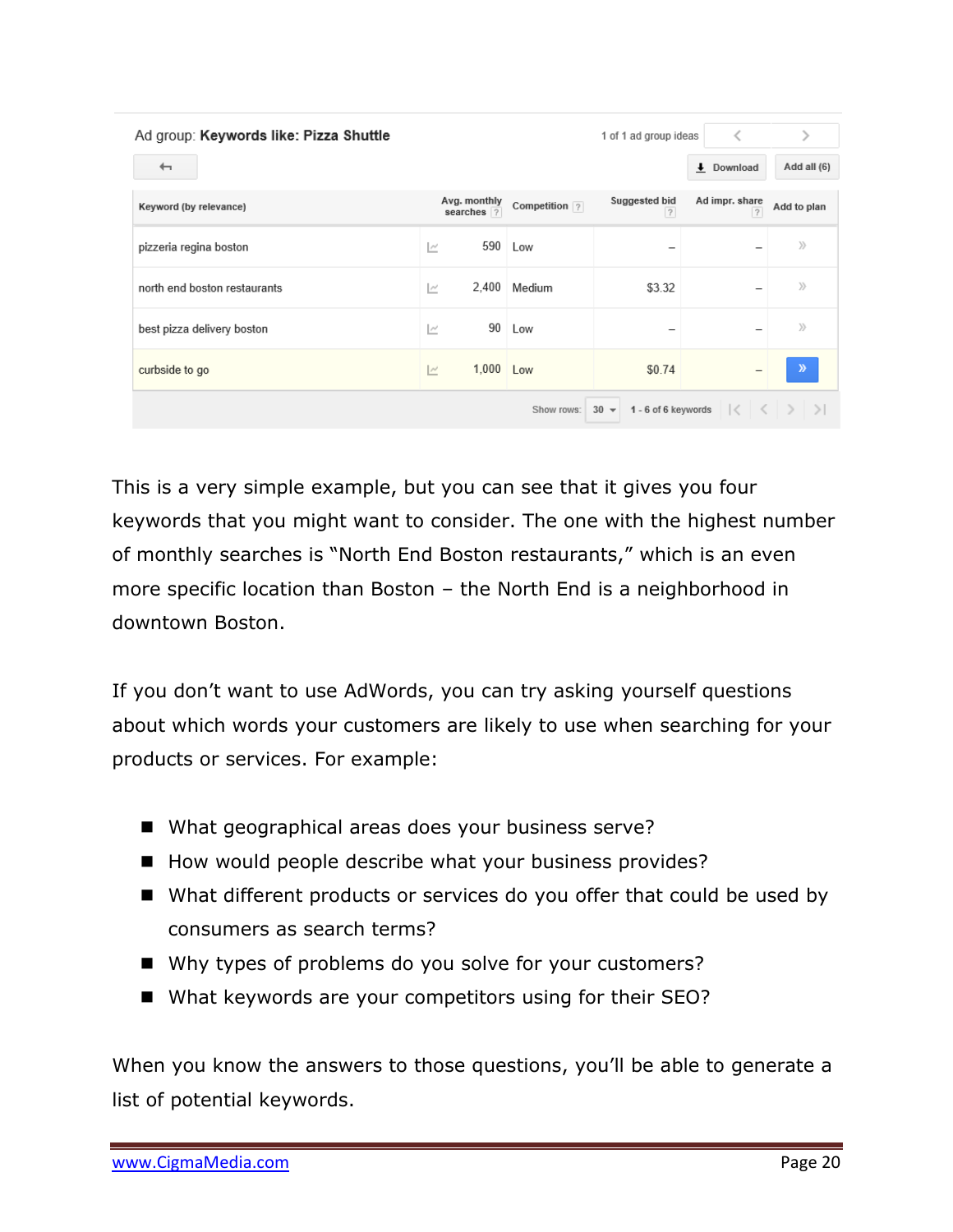#### **Keyword Selection**

Once you have a list of potential keywords, you need to narrow it down. Your best bet is to choose keywords that customers are most likely to use when they want to buy. For example, if you own a plumbing company in Tampa, Florida, "best plumbers in Tampa" makes a lot of sense as a potential keyword. Users who are searching that keyword need a plumber – they're not just looking that information up for fun.

What you need to be careful of is choosing keywords that are too general. Sticking with the plumbing example, if you choose a keyword like "leaky faucet" you might be targeting people looking for instructions on how to repair a leaky faucet, not people who want to hire a plumber. Consider including words like:

- Best
- $\blacksquare$  Buy
- **Purchase**
- Affordable

Use these words in combination with an industry keyword and your geographical location, and you'll have a keyword that will help the people who are most likely to buy from you find your videos.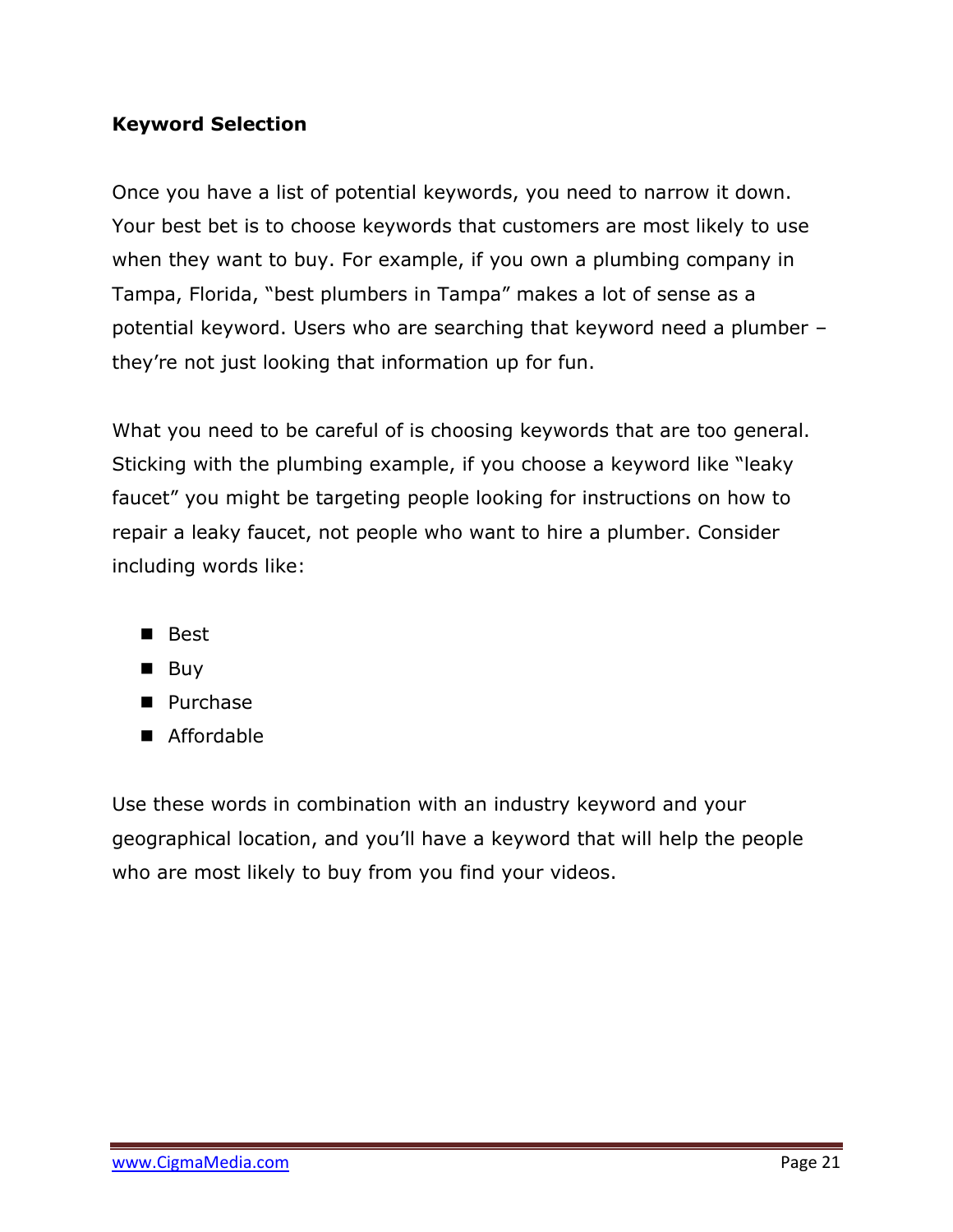## **- Chapter 7 - How to Optimize Your Videos for Local Search**

<span id="page-21-0"></span>[Back to Contents](#page-1-0)

After you select your keywords, the next step is to optimize your videos for local search. Let's talk first about the basics of local SEO, and then we'll get into the specifics of how to optimize your videos on YouTube.

#### **Basics of Local SEO**

As I mentioned in the previous chapter, local SEO generally uses keywords that are a combination of industry-specific terms and geographical information. The reason for this is that most local businesses are going to target local customers. There are exceptions – some local businesses ship all over the world – but for the most part, your customers are going to be in the same geographical area as you. It makes sense to use your location as part of your marketing strategy.

A big part of local SEO is having accurate citations of your business's name, address and telephone number. These are called NAT citations, and they're part of what helps search engines like Google index your business for local searches. For that reason, it's important to make sure that all of your NAT citations are identical. Small differences (like using Rd. instead of Road) can have a negative effect on your local SEO.

#### **SEO Specifics for YouTube**

Now let's talk about the specific things you need to optimize your videos for YouTube.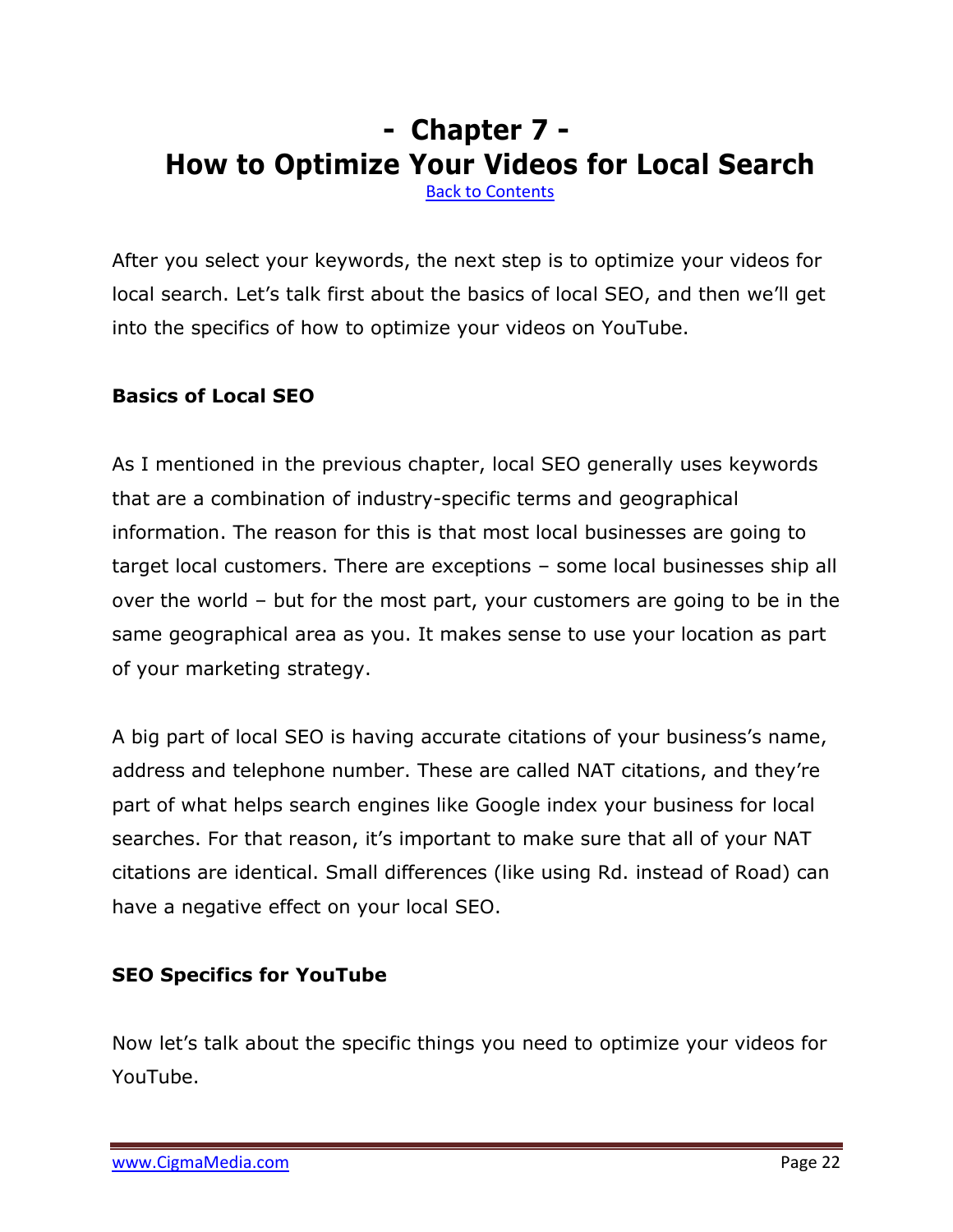#### *Choose a Title*

The first thing you need to do to is to optimize the title of your video. You should use one of your main local keywords early in your title. Doing so will ensure that customers can find your video easily.

#### *Video Description*

The next step is to write a description of your video. YouTube gives you 5,000 characters, which is enough for you to include all of the following:

- A summary of the video
- Your chosen keywords (the same ones you used in your title)
- A clickable link to your website
- Your company name, address and telephone number

Your URL should be as close to the beginning of your description as possible so that it is prioritized by search engines.

#### *Tags*

After you have uploaded your video, you can edit it to add tags. YouTube gives you 120 characters, so make sure to choose your tags wisely. Tags are short keywords, so make sure to include tags that are going to support your local SEO. Put your tags in order of importance, and put your most valuable keyword first.

*Viewability*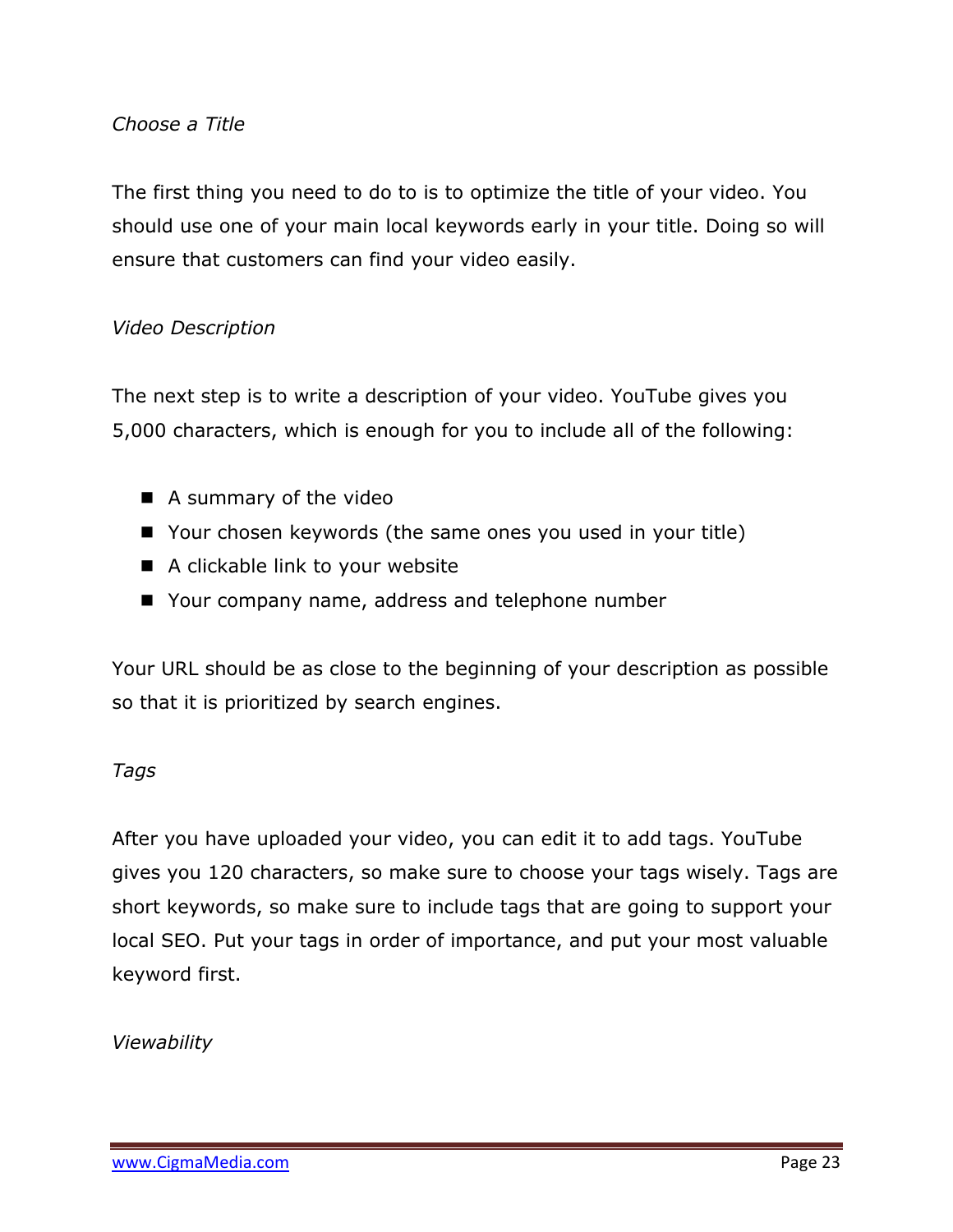The final step to optimize your video for local search is to make sure it is set to "Public" so that anyone who searches your keywords will be able to view it.

If you use these tips to optimize your video, it will be close to the top of any page of local search results for your chosen keywords, and it will be easy for your customers to find you.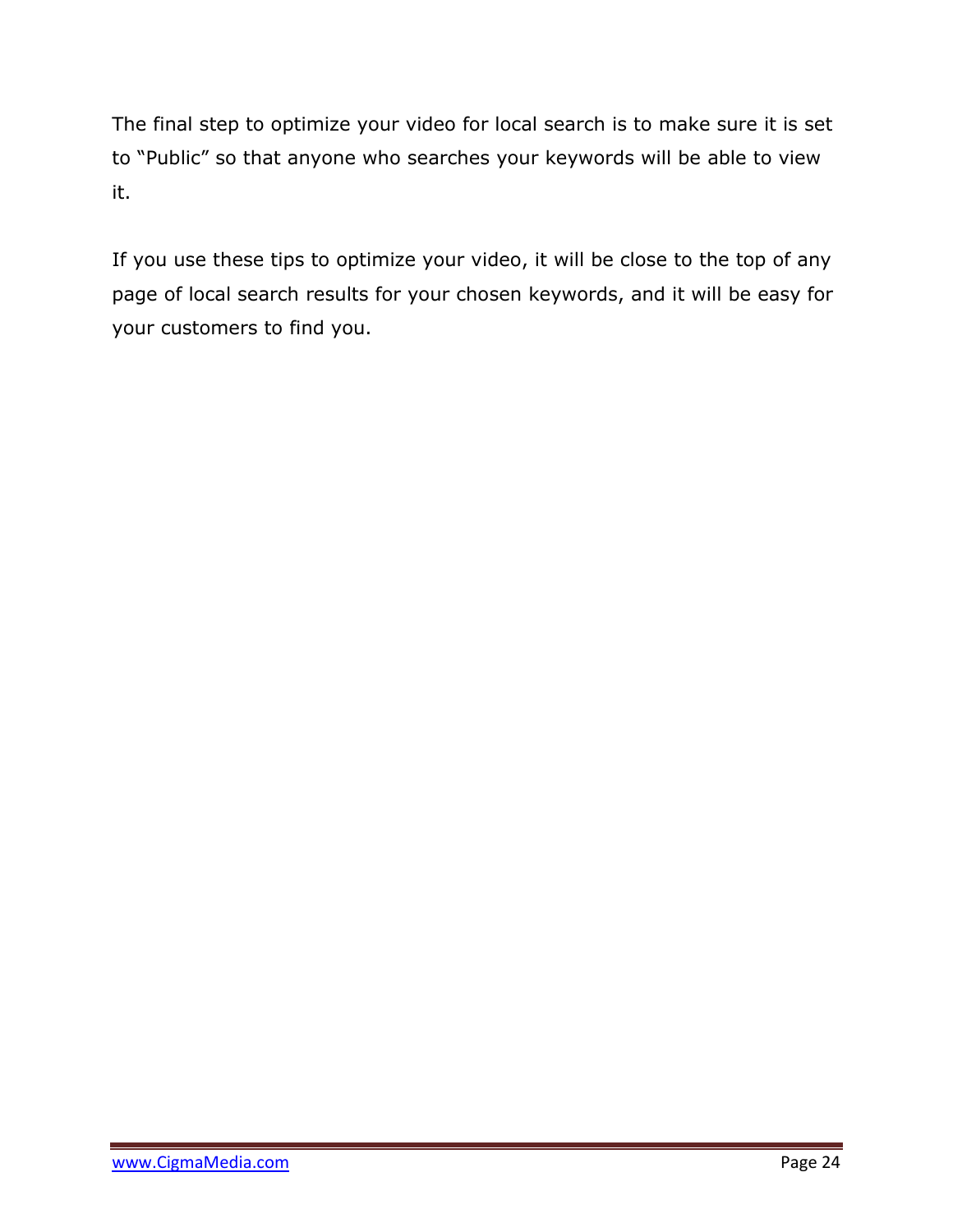### **Chapter 8 – Video Creation Tips for the Best Results**

<span id="page-24-0"></span>[Back to Contents](#page-1-0)

You have all the information you need to set up your YouTube channel and optimize any videos you create, but before we wrap up let's talk about some ideas that will help you produce great videos that your customers will love.

Video content can take many different forms. Here are some different tips that I hope will get you inspired.

- Make a how-to video. If you have a product that requires some explanation – or one that lends itself to multiple uses – you might want to think about producing a how-to or explainer video. For example, if you own a kitchen supply store you might produce a series of cooking demos using the equipment you sell.
- Do a Google+ hangout with some customers and record it. This can be an especially effective format if you have a service-oriented business, such as construction or accounting. Customers who are searching for your services will like to see that you value their opinions.
- Think about an animated story board, or white board, video. Some businesses lend themselves to this kind of animation, which involves having an artist sketch on a white board and then speeding up the film so that the entire sketch is viewable in a couple of minutes. You can combine the visuals with a voice-over to make a really compelling piece of video content.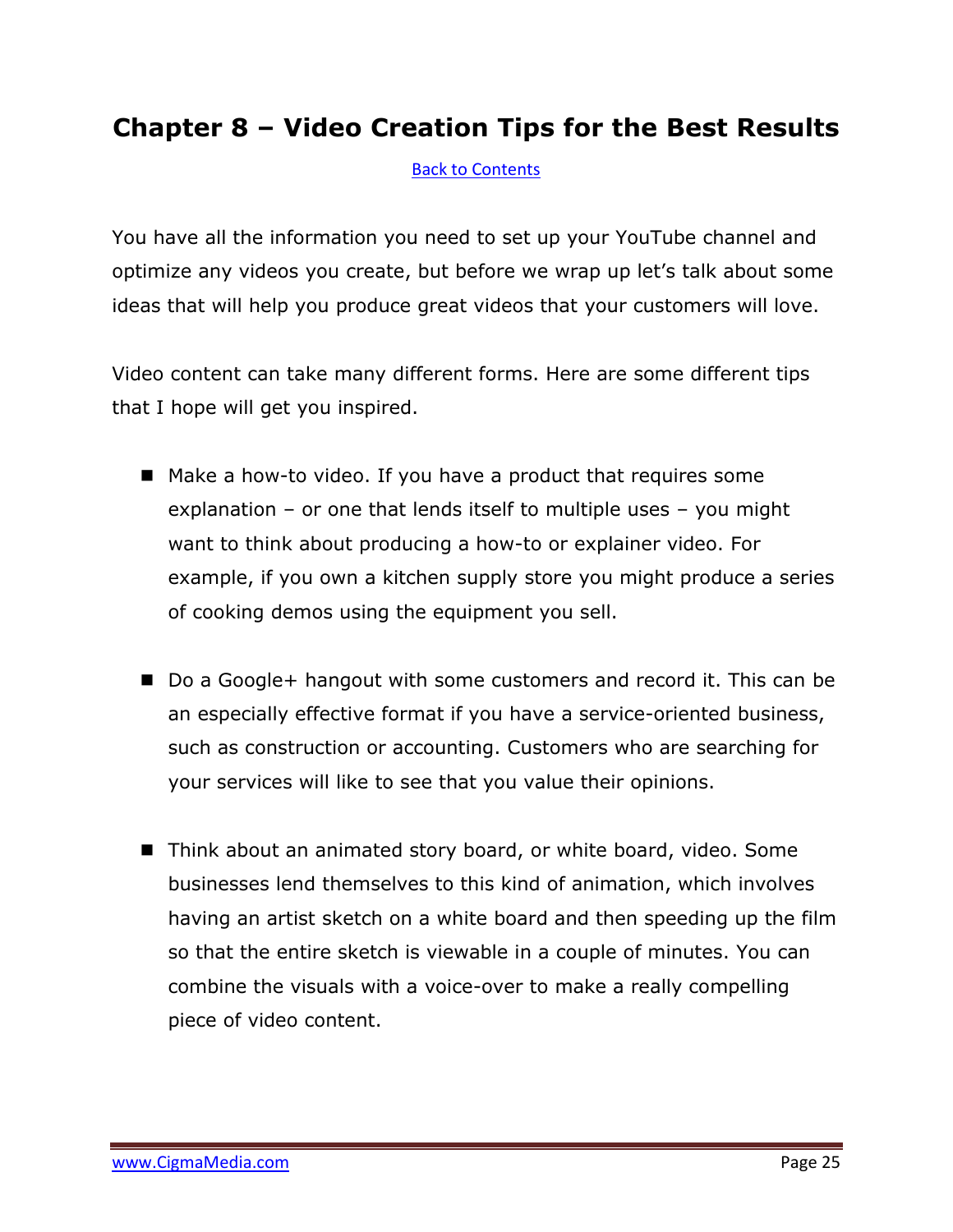- Don't forget about other animation options. Not every video needs to be live action. If you have the budget to hire a professional animator, think about doing either a 2-D or 3-D animated video about your business.
- Let customers go behind the scenes and see your manufacturing process. If you have a unique way to make your products, why not produce a video that lets customers see how you do it? This type of video can be especially effective for companies selling handmade or artisanal products.
- Make your employees the stars. If your employees are willing, you might consider making a video that shows them doing their jobs or helping customers. Staff videos can help give your business a human face, something that's especially important for local businesses.
- Record a class. If you offer seminars, webinars or classes, put them on video and post them on YouTube. Because YouTube allows you to monetize your channel, you can even charge a fee if you want to.
- Make a list and turn it into a video. Internet users love a list, as evidenced by the popularity of articles and videos that feature them. Think of ways to make lists about your company, and then turn them into fun and informative videos.
- Disquise ads as entertainment. Not every ad needs to look like one. Consider hiring a professional writer to come up with an entertaining idea that's related to your product. Good examples of this kind of marketing include Friskies' series of "Hello Kitten" videos, or the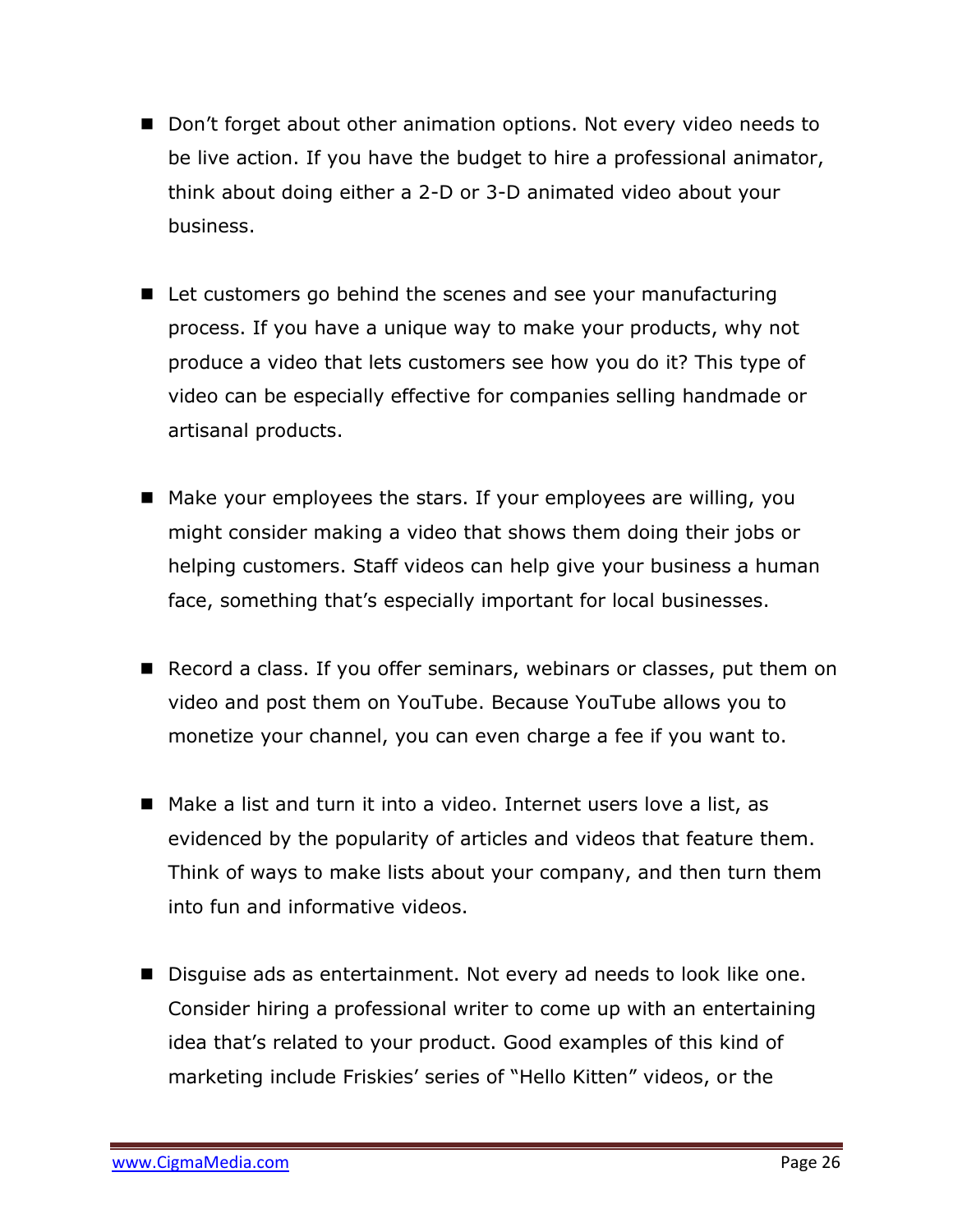HelloFlo "First Moon Party" video, both of which got millions of views on YouTube.

- Explain how to avoid common mistakes. This is a type of how-to video, and it might also qualify as a list. Nobody wants to feel that they're doing something the wrong way, and people who fear they are might come looking for a demonstration. Why not give them one?
- Start a competition. One great way to demonstrate the benefits of your product is to put it in a head-to-head competition. For example, you might do a blind taste test, or pit your product against an oldschool version of it (for example, a food processor vs. a knife.)
- Give your spin on industry news. If there's big news in your industry or niche, find a way to put your own unique spin on it. This type of video offers value to your customers.

The main thing to remember is that your videos need to be entertaining, relevant to your industry and to your customers, and include valuable information. If you do all of that and optimize them for local search, your YouTube channel will be a big success.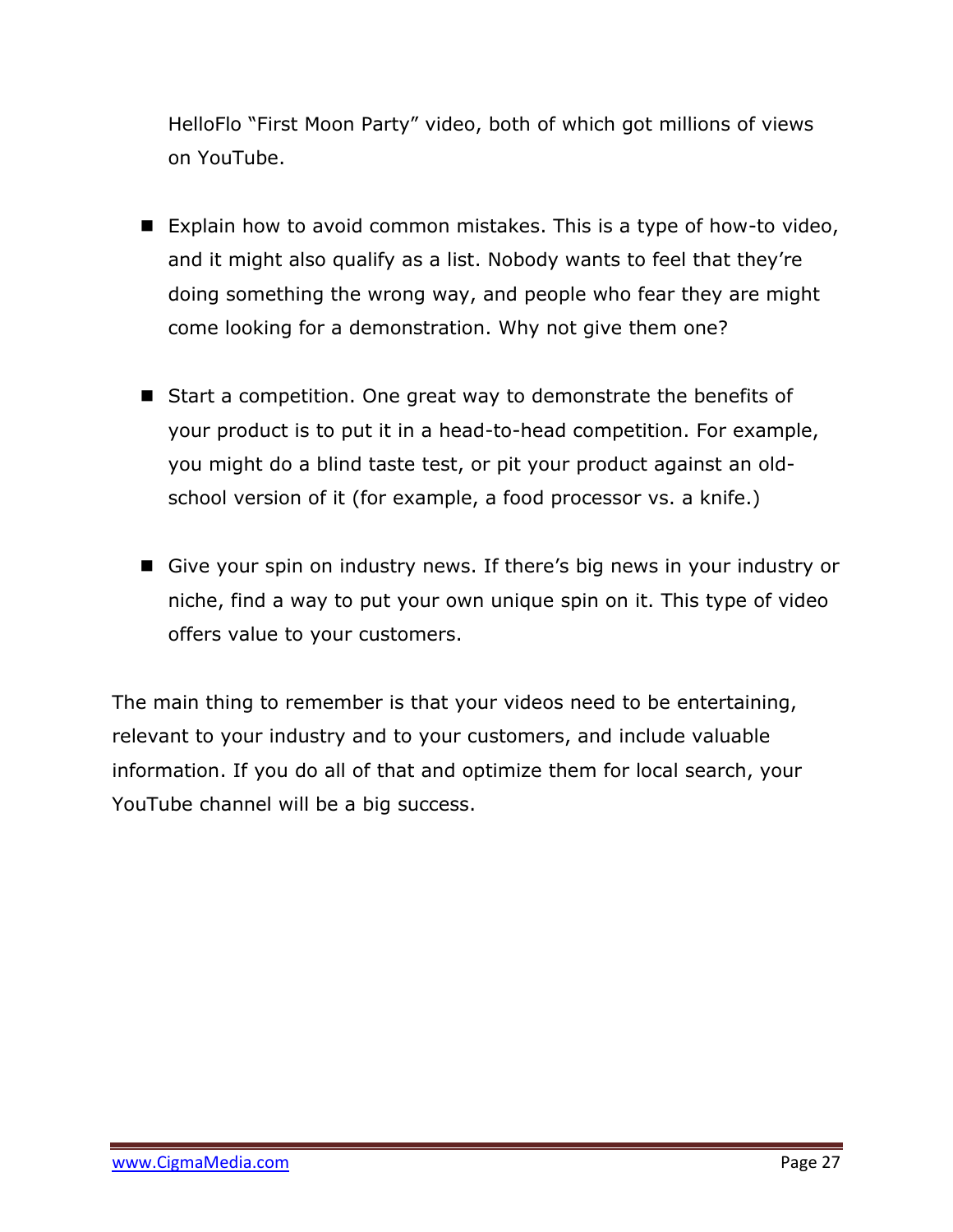### **Conclusion**

<span id="page-27-0"></span>[Back to Contents](#page-1-0)

Thank you for reading the *YouTube Starter Guide*. You now have all the information you need to:

- Set up your YouTube account
- Create a YouTube channel for your business
- Upload videos
- Find your audience
- Choose the best keywords
- Optimize your videos for local search; and
- Create entertaining and relevant videos that your customers will love.

Contrary to what some small business owners believe, using YouTube to promote your business is not difficult. All you need is a little bit of information – which I've given you in this eBook – and the creativity to come up with great ideas for video content.

As you get started, I recommend that you begin by thinking about two things: who your customers are, and the tools they will use to find your company online. Once you have identified those things, you'll be able to easily choose local keywords that will help you to optimize your channel. Next, brainstorm a list of ideas for videos, and think about what you will need in order to produce them.

Some of the reasons small businesses don't use video is because the creative and production processes do take some time and many small